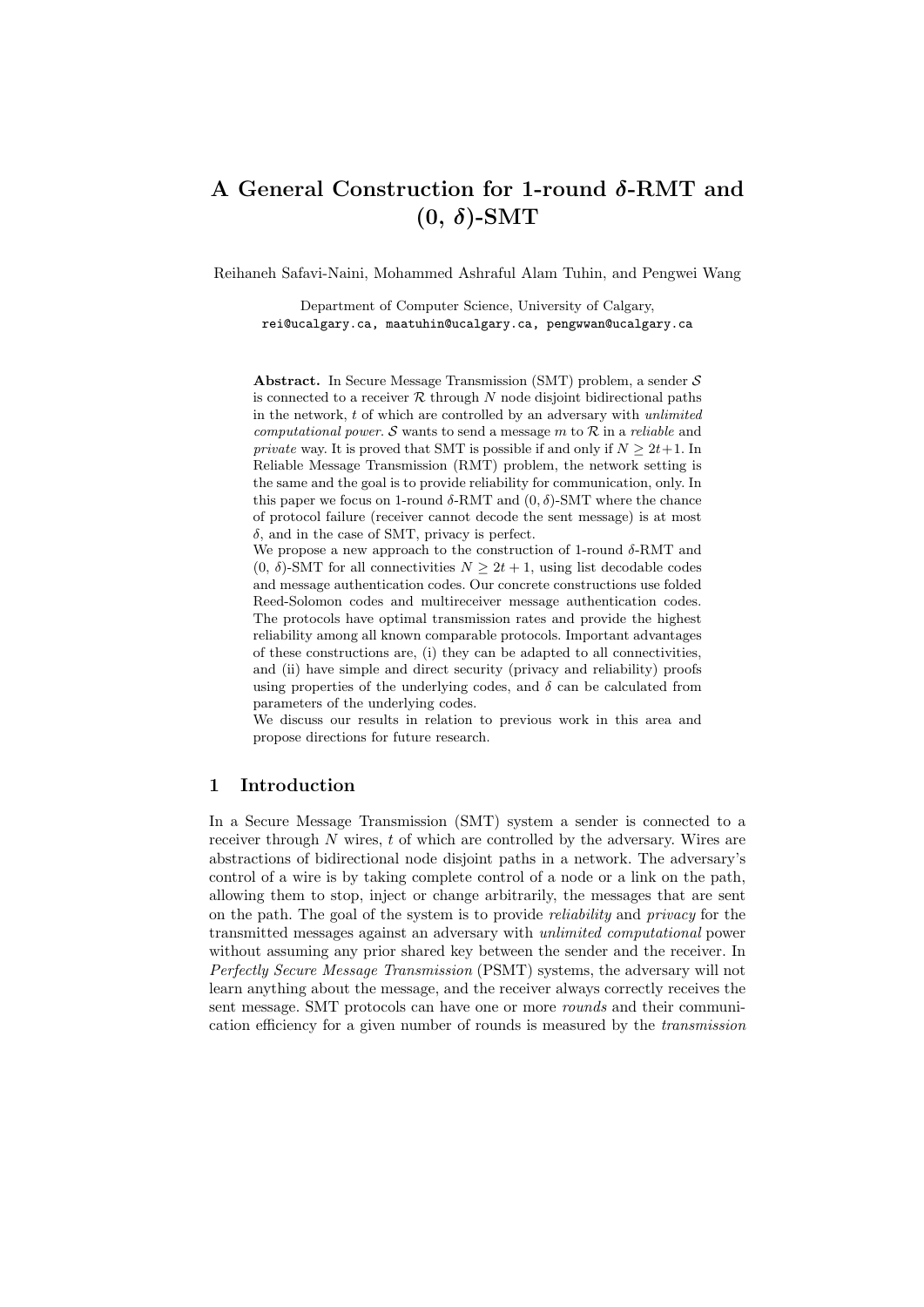rate which is the total number of communicated bits per one message bit. Protocols with the lowest rate for a given number of rounds, are called optimal. The initial motivation for this model was to simulate secure links between nodes in a distributed setting (e.g., multi-party computation  $[1, 2, 15]$ ), where there are no direct secure links between nodes but there are multiple paths that connects the two nodes. In recent years, however, the protocols, and in particular 1-round SMT protocols, have found other applications including key agreement and key strengthening in wireless sensor networks (e.g., [3, 23, 24]).

SMT protocols are secure against unlimited adversaries. This is particularly important noting that the advent of quantum computers in future will make all secure protocols that rely on computational assumptions such as the hardness of integer factoring and discrete logarithm (including SSH and SSL) completely insecure. SMT model efficiently uses network path redundancy in networks as the main resource of the communicants for secure (private and reliable) communication without requiring any shared secret key.

It has been shown [4] that 1-round PSMT is possible if and only if  $N = 3t+1$ . That is, only when less than one third of the wires are corrupted. PSMT for  $2t + 1 \leq N \leq 3t$  requires more that one round and the interaction significantly increases complexity of their implementations because of the need for maintaining state (in a secure way) and for  $N \leq 2t$ , it is impossible to have reliable transmission.

To increase the number of corrupted wires that can be tolerated by the protocol without increasing the number of rounds, one may sacrifice some reliability. A 1-round  $(0, \delta)$ -SMT protocol provides perfect privacy and bounds probability of error in receiving the message by  $\delta$ . These protocols can be constructed for  $N > 2t + 1$ .

A related scenario, known as Reliable Message Transmission (RMT), is when the only requirement is the reliability of communication assuming the same network and adversary model  $(N \text{ wires}, t \text{ of which are controlled by the adversary})$ as the SMT problem. A trivial protocol for reliable transmission when  $N \geq 2t+1$ is by sending the message on all the wires and using majority voting at the receiver to recover the correct message. This will correctly recover the message as only  $t \leq \frac{N-1}{2}$  wires are corrupted. However the transmission rate of this protocol is  $N$ , which grows linearly with  $N$  (similar to repetition codes) and so the goal of  $\delta$ -RMT protocols is to achieve optimal transmission rate (which is *constant* for 1-round when  $N = 2t + K$ , where  $K \ge 1$  is a constant).

In this paper we consider 1-round  $\delta$ -RMT and 1-round  $(0, \delta)$ -SMT protocols. Towards a systematic construction of 1-round  $\delta$ -RMT and  $(0, \delta)$ -SMT. All existing optimal 1-round  $(0, \delta)$ -SMT protocols use complex combinations of secret sharing and authentication systems for message encoding, together with elaborate secret reconstruction and verification algorithms to construct a decoding algorithm for the SMT. A disadvantage of these complex and clever constructions is the difficulty of verifying their properties. It was shown [13] that the proofs of security of the 1-round  $(0, \delta)$ -SMT protocol in [20] were not correct.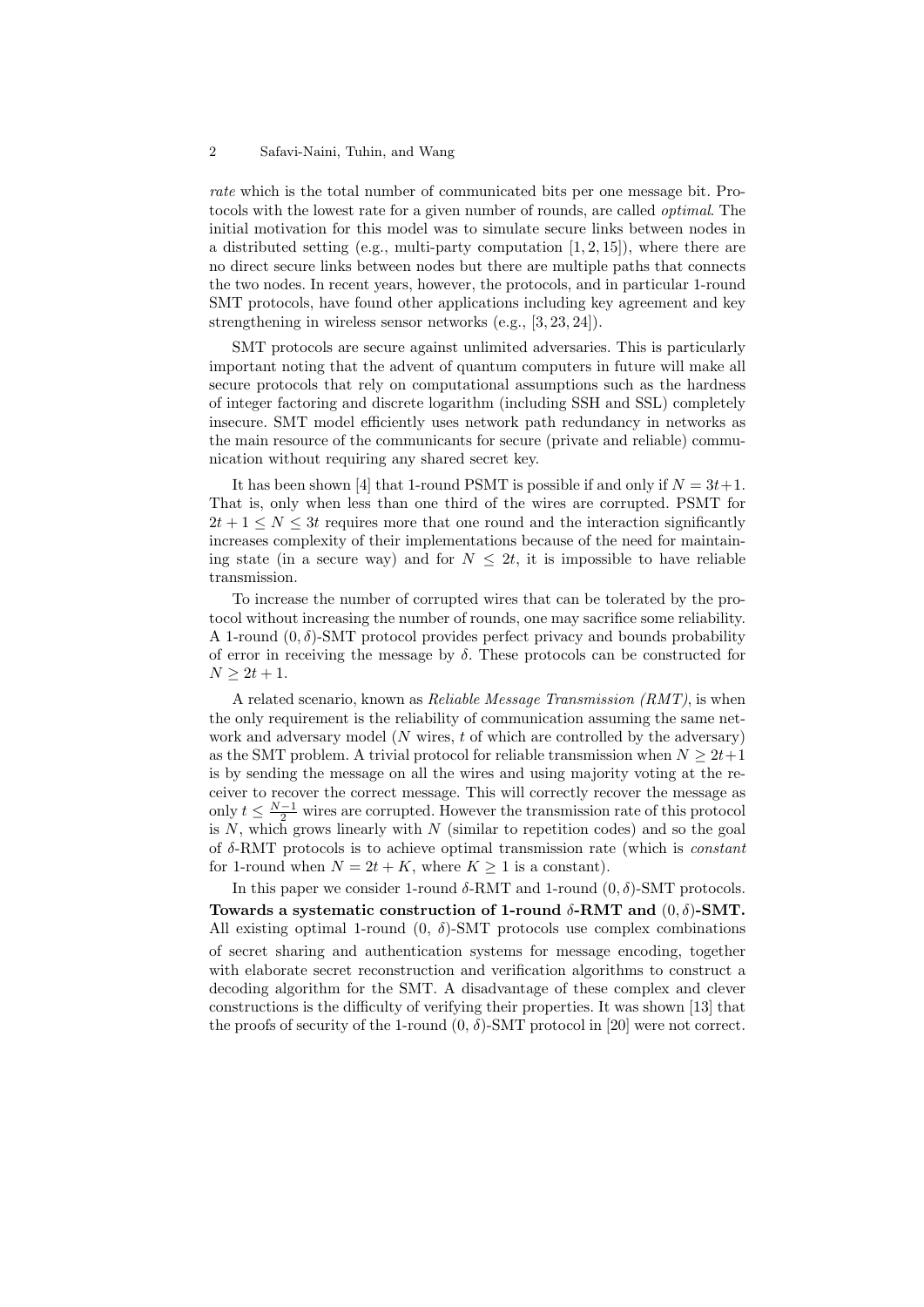A limitation of these constructions in practice is that a protocol is designed for a specific type of connectivity (for example,  $N = 2t+1$ , or  $N = 2t+K, K > 1$ , or  $N = (2+c)t, c > \frac{1}{t}$ , and when used in a setting with different types of connectivity, the optimality of the protocol cannot be guaranteed. This means that for optimality guarantee, one may need to implement multiple protocols in cases that the connectivity is not known beforehand. This is a common situation when encoding and decoding algorithms are implemented during device manufacturing and without the deployment information. Ideally one would like one optimal construction that provides flexibility to be used with different connectivity that is faced during deployment. Similar observations can be made for optimal 1-round δ-RMT with  $N \geq 2t + 1$ . The only construction with optimal rate is given in [18]. The construction uses a complex combination of secret sharing for encoding and an elaborate verification for the decoding.

In contrast to the above constructions, there is a simple and elegant construction of an optimal 1-round PSMT [8] for  $N = 3t + 1$ , that uses Reed-Solomon (RS) code. The encoding and decoding in this construction are encoding and decoding of RS-codes. The minimum distance of the code is  $d = 2t + 1$  allowing t (adversarial) errors to be corrected. The dimension  $t + 1$  of the code ensures perfect privacy for SMT when t wires are corrupted. The construction also works for higher connectivity of the form,  $N = 3t + K, K > 1$ , and sends K messages instead of one. For this construction the receiver only has to implement the decoder of an RS-code which has many well-known implementations. For less connectivity,  $2t + 1 \leq N \leq 3t$ , 1-round PSMT is not possible. However, it is an open question if it is possible to have simple and modular constructions for  $\delta$ -RMT and  $(0, \delta)$ -SMT using known primitives such as RS-codes.

#### Our contributions

A general construction of a 1-round  $\delta$ -RMT. We give a general construction of a 1-round  $\delta$ -RMT for  $N \geq 2t + 1$  from two components: a list decodable code and a Message Authentication Code (MAC). In a  $(\rho, L)$ -list decodable code (LD) code) of length n, the number of codewords within distance  $\rho n$  of any received word is at most L.

The basic idea of the construction is as follows. An information block  $I_S$  is first appended with a tag generated by a symmetric key authentication mechanism, to form a message  $m<sub>S</sub>$ , which is then encoded using the LD code, and each component is sent over a wire. LD code allows correction of up to  $t$  adversarial errors and so the decoder will obtain a list of L closest codewords to the received word. The key for the authentication mechanism will be generated by the sender and sent along the wires to the receiver and so parts that are sent over the corrupted wires, will be corrupted. The authentication information together with the key information will allow the receiver to use the corresponding verification mechanism to recognize the correct codeword in the decoded list. The authentication mechanism must ensure that despite partly corrupted keys, the receiver will output the correct codeword. We describe our approach and prove a general theorem that proves reliability of the construction, with a value of  $\delta$  that can be calculated from the parameters of the underlying components.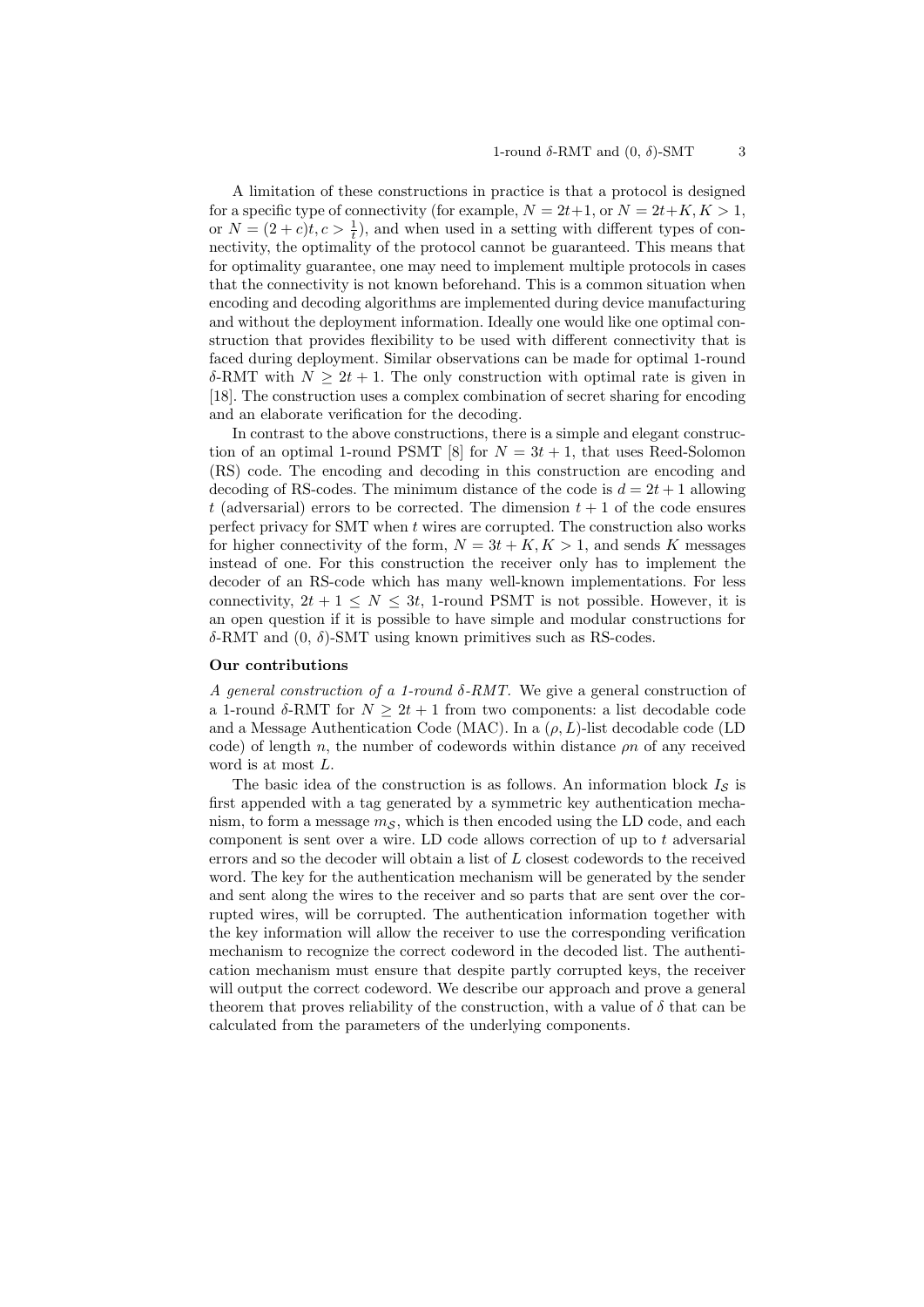We then give a concrete construction when  $N = 2t + 1$  using a Folded RScode and a new multireceiver MAC that we propose. The result is an optimal δ-RMT with the smallest δ (highest reliability) among all known optimal δ-RMT protocols.

The drawback of this construction is that the receiver algorithm in RMT is exponential. For higher connectivities of the form  $N = (2+c)t, c > \frac{1}{t}$  however, we will have an optimal  $\delta$ -RMT with efficient (polynomial) receiver algorithm. The main challenge in this construction is choosing the authentication mechanism and its parameters, as well as parameters of FRS-code to achieve the required performance. We give details of these selections for  $N = 2t + 1$ , and for higher connectivities we omit the details because of space. (We will provide details for SMT when  $N = (2+c)t, c > \frac{1}{t}$ , which gives a good idea of challenges of designing δ-RMT for these connectivities.)

Constructing 1-round  $(0, \delta)$ -SMT from FRS-codes. Although it is possible to give a general construction of  $(0, \delta)$ -SMT using an approach similar to  $\delta$ -RMT, for clarity of results and because of space limitations we limit ourselves to concrete constructions. We first describe a construction for a 1-round  $(0, \delta)$ -SMT for  $N =$  $2t + 1$  using FRS-codes and a multireceiver MAC, and then extend the result to the case where  $N = (2 + c)t, c > \frac{1}{t}$ . For  $N = 2t + K, K > 1$ , a similar approach can be used resulting in an optimal 1-round  $(0, \delta)$ -SMT.

The construction of 1-round PSMT for  $N = 3t + 1$  [8] uses an RS-code to encode the message, and the receiver algorithm uses unique decoding algorithm of RS-codes. For connectivity  $2t + 1 \leq N \leq 3t$ , the minimum distance of the RS-code will be  $t + 1 \leq d \leq 2t$ , and so unique decoding for t adversarial errors is not possible.

We use *list decoding* to correct errors beyond unique error correcting radius of the code, and use an authentication mechanism to recognize the sent codeword. There are however two major challenges:

(i) In SMT the sender and the receiver do not share a secret key and so the key for the authentication mechanism (based on MACs) must be delivered to the receiver over the wires, some of which are corrupted.

(ii) For  $N = 2t+1$ , and code dimension  $k = t+1$  which is dictated by the perfect privacy requirement, the code rate is  $R = k/N = \frac{t+1}{2t+1}$  and so the percentage of errors that needs to be corrected is  $\rho = \frac{t}{2t+1} = 1 - R$ , which is the information theoretic list decoding capacity of the code. Codes that can achieve this capacity and have efficient decoders need special construction.

Our general approach that is used for all connectivities works as follows. An information block  $I_{\mathcal{S}}$  is first appended with sufficient random pads (to guarantee privacy) and a tag generated by a multireceiver MAC algorithm, to form a message  $m<sub>S</sub>$ , which is then encoded using a Folded Reed-Solomon (FRS) code with well chosen parameters, that depend on the available connectivity. FRS-codes [11] are explicit LD codes that achieve list decoding capacity and have efficient decoding algorithm. On each wire, one component of the LD code together with part of the key information for the multireceiver MAC, are sent. The receiver uses the decoding of the FRS-code to recover the list of code vectors that are at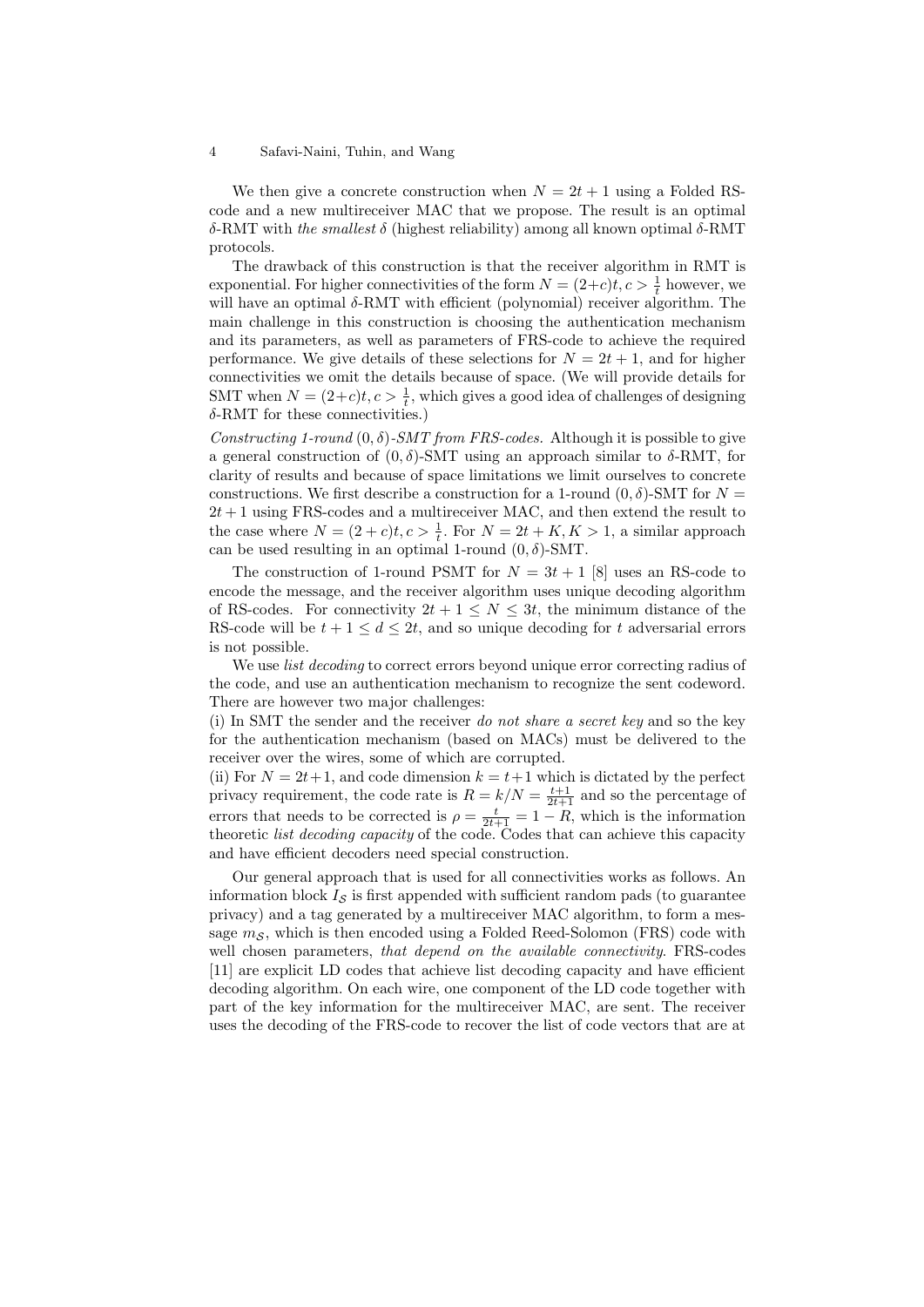distance at most  $t$  (in FRS-code) from the received vector, and then uses the key information that are sent over the wires, and are possibly changed by the adversary, to identify the correct message. The final SMT decoding algorithm either outputs the correct message, or outputs Fail. That is, the decoder never outputs an incorrect message. FRS-codes can be seen as RS-codes with two additional parameters: folding degree and decoding degree. These parameters affect  $\rho$  and the efficiency of the code. These parameters are chosen separately for a given connectivity, and in conjunction with the authentication mechanism, to achieve optimal performance for SMT.

To achieve optimal transmission rate for the SMT we have a number of innovations: (i) we use an authentication mechanism that is inspired by multireceiver message authentication codes (multireceiver MAC) introduced in [6], (ii) give new constructions for key-efficient multireceiver authentication for message blocks, and (iii) use special parsing and packaging of symbols in  $m<sub>S</sub>$ , and design parameters of the MAC and use it for only the information part of  $m<sub>S</sub>$ .

The two new multireceiver MACs effectively compress the authentication information that needs to be sent, and so reduce the communication cost of the protocols.

The value of  $\delta$ , the success chance of the adversary in resulting the protocol to output Fail, is obtained by estimating the length of the decoded list and forgery probability of the MAC. The proof of perfect privacy of the construction is straightforwardly obtained from the choice of the dimension of the FRS-code.

For  $N = 2t+1$ , however, the SMT decoding requires exponential time because although the list decoding algorithm is efficient, the list has exponential size  $(in N)$ . The list size and so the decoding cost becomes polynomial for higher connectivities of the form  $N = (2+c)t, c > \frac{1}{t}$ . The construction in this case uses the same building blocks (FRS-code and MAC based codeword identification) but uses different parameters for the code and a different multireceiver MAC. The transmission rate of the 1-round  $(0, \delta)$ -SMT, in all cases, is optimal.

An important property of the resulting  $(0, \delta)$ -SMT protocols is that they have the lowest  $\delta$  and so the highest reliability among all known optimal 1round  $(0, \delta)$ -SMT protocols with comparable connectivity (for protocols that output correct messages, or Fail.) The SMT construction can be easily adapted to connectivities of the form  $N = 2t + K$ , where  $K > 1$  is a constant. We have omitted the details because of space limitations. Our proposed constructions of multireceiver MACs provide optimal and near optimal (different by a factor of 2) forgery probabilities and are of independent interest.

#### Advantages of the approach

A general construction for 1-round  $\delta$ -RMT. LD codes and multireceiver MACs are both well-established primitives with numerous efficient constructions. The advantage of a general construction using these two primitives as building blocks, is that one can choose appropriate constructions for a given setting. Moreover, advances in LD codes and MACs can result in better construction for  $\delta$ -RMT systems. The instantiation of the LD code with FRS-code is directly adaptable (with revised message structure and code parameters) to  $(0, \delta)$ -SMT. This means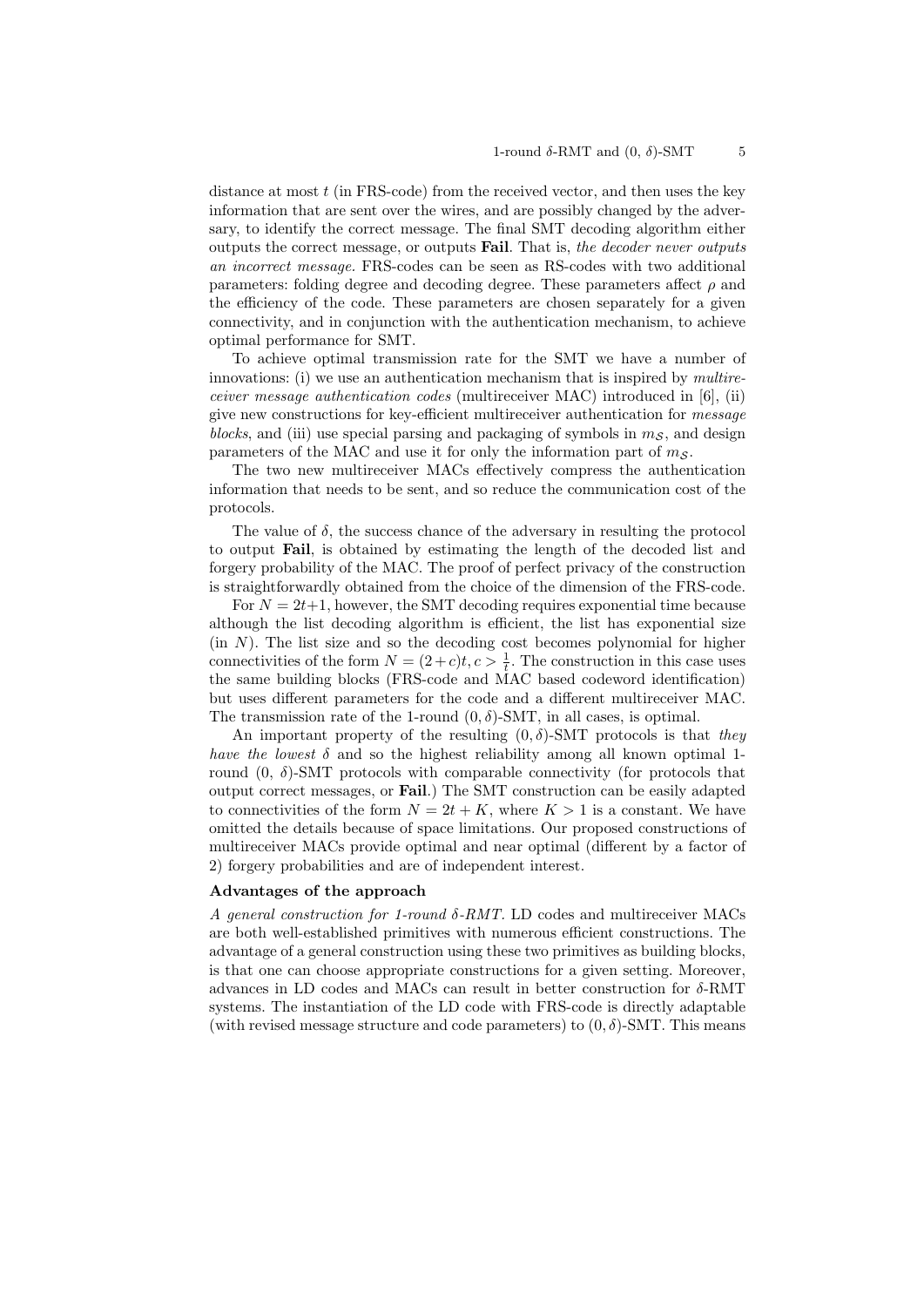that the main building block of the receiver will stay the same in both cases and development of more efficient decoding for FRS-codes will translate into more efficient receiver algorithms for SMT.

1-round  $(0, \delta)$ -SMT and RS-codes. FRS-codes are in fact RS-codes with blocks of symbols interpreted as elements of a larger field. The construction of  $(0, \delta)$ -SMT from FRS-codes provides an elegant and systematic construction for 1-round  $(0, \delta)$ -SMT for all connectivities  $(N \geq 2t + 1)$  using RS-codes.

The decoding algorithm is the same for RMT and SMT and in all cases consists of a two step algorithm: list decoding of the FRS-code, and a message verification algorithm based on the MAC for every element of the list. The proof of privacy is based on the properties of the FRS-codes and are intuitive. The proof of reliability (calculation of  $\delta$ ) is also intuitive with concrete values depending on the parameters of the FRS-codes and the MAC.

A unified approach to 1-round  $\delta$ -RMT and  $(0, \delta)$ -SMT. The above shows a unified approach for the construction of these two primitives, reliable communication without or with privacy, for all connectivities  $N \geq 2t + 1$ . This means that the sender and receiver can use a modular construction in which the module with the higher complexity, which is the list decoding module, is implemented once and its parameters are adjusted depending on the required properties (reliability only, or both reliability and privacy) and the choice of the MAC determined by the given  $N$  and  $t$ .

δ-RMTs are similar to error correcting codes with protection against adversarial errors with the difference that adversary's view is limited to the t corrupted wires. In error correcting codes with protection against adversarial channels, the adversary can see the whole codeword before choosing the error pattern. In  $\delta$ -RMT the adversary only sees the positions that it corrupts.

An example. For the lowest possible connectivity  $N = 2t + 1$ , the computation of our 1-round  $(0, \delta)$ -SMT (also  $\delta$ -RMT) protocol is not polynomial (in N), but for higher connectivity it becomes polynomial (in  $N$ ). For example, consider  $N = 50, t = 20, c = 0.5$ . For this network our approach will need  $q \ge 16000, q^4$ computation, the list size will be  $q^3$  and  $\delta = \frac{42}{q^4} = 6(10^{-6})$ , where q is the base field size. For  $q = 16000$ , the  $\delta$  for the protocol in [22] is 0.0263, whereas,  $\delta$  for the protocol in [21] is not defined (the protocol needs larger field size). To have the same  $\delta$  as our protocol, [21] needs field size to be  $1.2 \times 10^{14}$ .

#### Related Work

Srinathan et al. designed an efficient and optimal 1-round δ-RMT protocol [18]. This protocol uses a complex combination of secret sharing by the sender and elaborate verification of the received information by the receiver to determine the correct message block. There are two optimal and efficient 1-round (0, δ)-SMT protocols for  $N = 2t + 1$  [14, 22]. The protocol in [14] is based on the 1-round  $\delta$ -RMT protocol of [18] and has similar complexity. Moreover, to achieve the optimal transmission rate for higher connectivity, this protocol can not be directly used as the encrypted message blocks are broadcasted. The protocol of [22] suffers from the same problem as that of [14].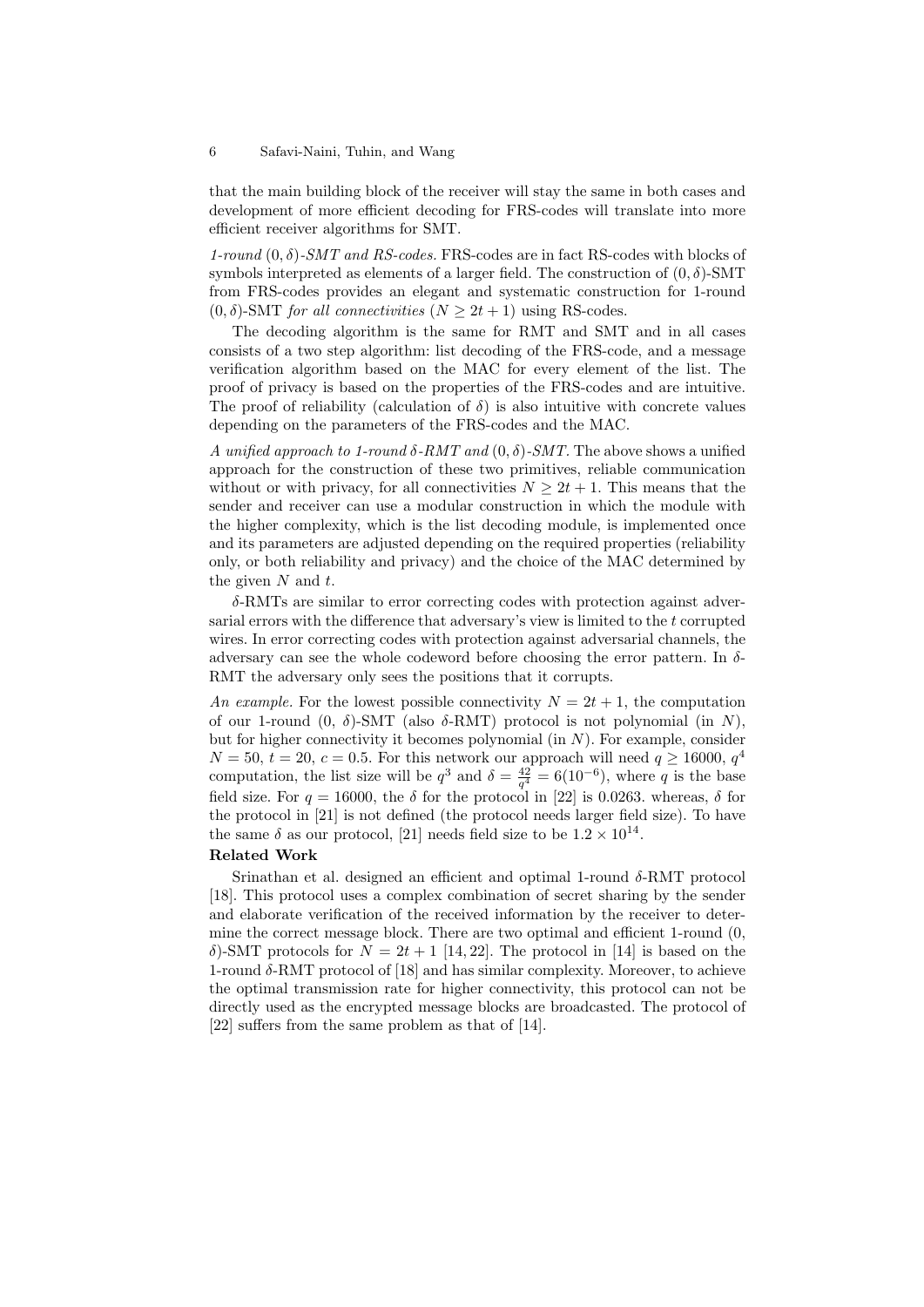On the other hand, for  $N = (2 + c)t, c > \frac{1}{t}$ , there are two optimal and efficient 1-round  $(0, \delta)$ -SMT protocols [22, 21]. The protocol of [21] uses two SMT protocols in two levels. The first SMT protocol for the lowest connectivity is used many times on different subsets of the wires. The second protocol which works for higher connectivity is applied to virtual wires obtained from the actual physical wires. The shortcoming of this protocol is that to achieve optimal rate, the sender needs to send a very large information block (of size at least  $N^3$  field elements). The protocol in [22] also uses multiple secret sharings in a clever way which results in a lower  $\delta$  than that of [14].

## 2 Background and Primitives

In SMT problem, there is an incomplete network, that connects a sender  $S$  to a receiver  $\mathcal R$ . The sender and the receiver are connected by N vertex-disjoint paths, also known as wires or channels. The network is undirected and communication on the wires is synchronous and bidirectional. Both  $S$  and  $R$  are honest. The goal is to enable S to send a message  $m$ , drawn from a message space M with a probability distribution  $Pr(m)$ , to R such that R receives the message *correctly* and privately.

In a message transmission protocol, the sender  $S$  chooses m from a message space M with a probability distribution  $Pr(m)$ , and uses a protocol with one or more rounds, to send the message to the receiver. In each protocol round,  $S$  or  $R$ , constructs a protocol message that is sent over the wires to the other party. A protocol message is received by the recipient of the round, possibly in a corrupted form, before the next round starts. At the end of the protocol, the receiver outputs a message  $m'$ , or outputs a Fail.

We consider only 1-round protocols. The adversary  $A$  has unlimited computational power and can corrupt and control a subset of wires: the adversary can eavesdrop, block or modify the communication over the corrupted wires. A can corrupt at most  $t$  out of the  $N$  wires and the corrupted wires are unknown to  $\mathcal S$ and R.

Denote by  $V_A(M_S, r_A)$  the random variable that denotes the view of the adversary  $A$  when attacking the protocol assuming the sender has chosen  $M<sub>S</sub>$ and  $r_A$  is the random coins of the adversary. Let the statistical distance of two random variables X, Y defined over a set U be defined as,  $\Delta(X, Y) =$  $\frac{1}{2} \sum_{u \in \mathcal{U}} |Pr[X = u] - Pr[Y = u]|.$ 

**Definition 1.** A message transmission protocol between S and R is an  $(\varepsilon, \delta)$ -Secure Message Transmission ( $(\varepsilon, \delta)$ -SMT) protocol if the following two conditions are satisfied:

− Privacy: For every two messages  $m_0, m_1 \in \mathcal{M}$  and every  $r \in \{0,1\}^*$  used by the adversary,

 $\Delta(V_{\mathcal{A}}(m_0,r), V_{\mathcal{A}}(m_1,r)) \leq \varepsilon$ , where the probability is over the randomness of  $S$  and  $R$ .

 $−$  Reliability: R outputs the message m with probability  $≥ 1 − δ$ , and **Fail** with probability  $\leq \delta$ . That is, the receiver never outputs an incorrect message and,  $Pr[Receiver outputs \textbf{Fall}] \leq \delta.$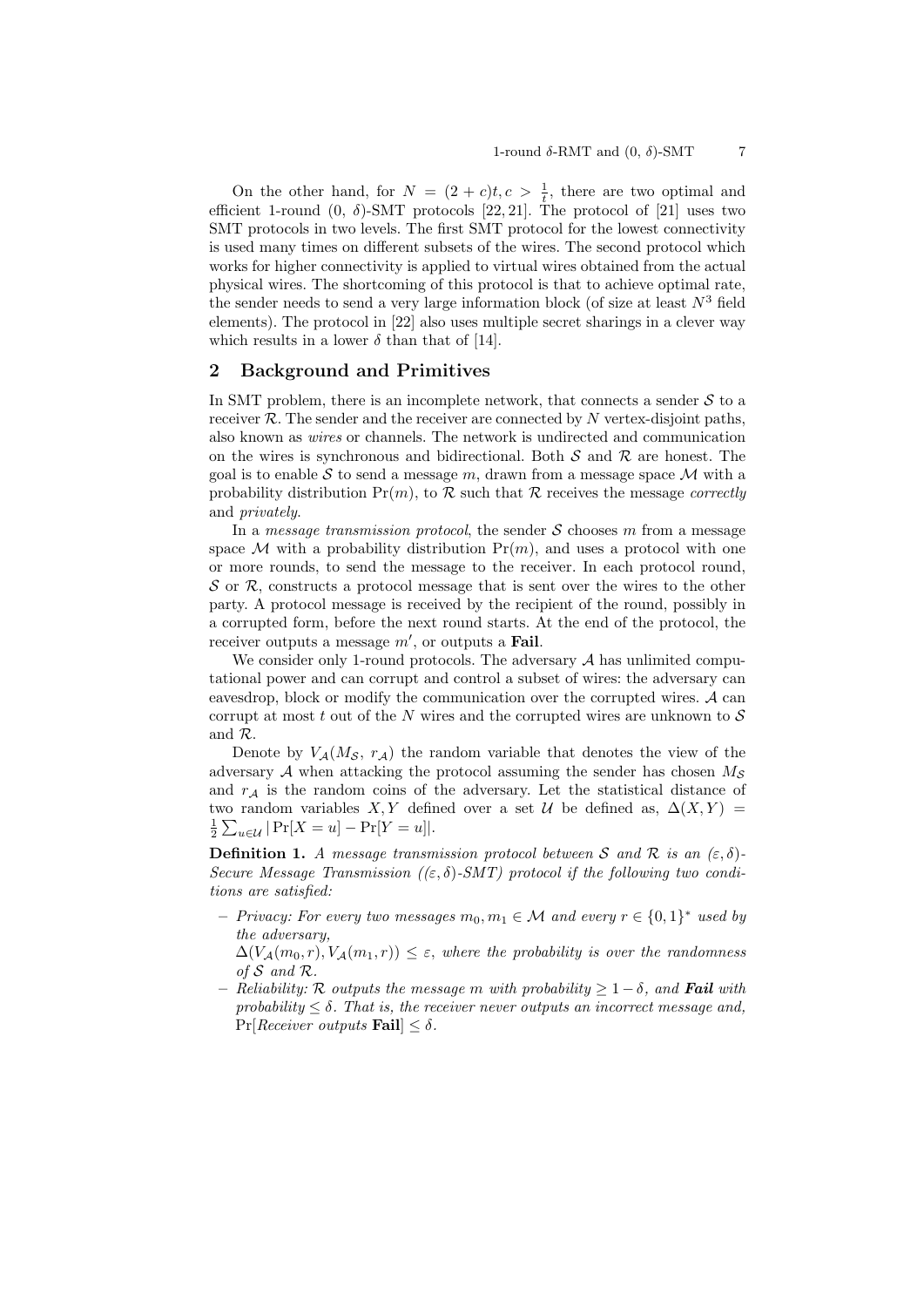This is the definition of reliability used by Kurosawa et. al. [13]. The original definition of reliability in [9] however assumes that the receiver always outputs a message m' and δ-reliability is,  $Pr[m' \neq m] \leq \delta$ . Kurosawa et al. require that the receiver be sure that the received message is correct. When  $\varepsilon = 0$ , the protocol is said to achieve *perfect privacy*, and when  $\delta = 0$ , the protocol is said to achieve perfect reliability. A  $\delta$ -Reliable Message Transmission ( $\delta$ -RMT) protocol is a protocol between S and R in the same network setting, and only requiring the reliability of transmission.

It was shown [9] that  $(0, \delta)$ -SMT is possible if and only if  $N \geq 2t + 1$  and 1-round PSMT is possible if and only if  $N \geq 3t+1$  [4]. 1-round  $\delta$ -RMT protocols exist if and only if  $N \geq 2t + 1$  [9].

Communication efficiency of RMT and SMT protocols is in terms of the number of rounds, and transmission rate. The number of rounds of an SMT protocol is the number of interactions between  $\mathcal S$  and  $\mathcal R$ . Transmission rate of RMT and SMT protocols is the ratio of the total communication to the length of the message: that is the communication cost of sending one bit.

Lower bounds on transmission rates of 1-round  $\delta$ -RMT and 1-round  $(0, \delta)$ -SMT protocols are  $\Omega(\frac{N}{N-t})$  [16] and  $\Omega(\frac{N}{N-2t})$  [14], respectively. Protocols whose transmission rate asymptotically match the associated lower bounds are called *optimal.* For 1-round  $\delta$ -RMT with  $N = 2t + 1$ , the lower bound on the transmission rate is  $\Omega(1)$ . For 1-round  $(0, \delta)$ -SMT protocols with  $N = 2t + 1$  and  $N = (2 + c)t, c > \frac{1}{t}$ , optimal protocols must have transmission rates  $O(N)$  and  $O(1)$ , respectively.

Computation efficiency of RMT and SMT protocol is the amount of computation performed by S and R throughout the protocol. A protocol that needs exponential (in N) computation for S and R, is called *inefficient*. Efficient protocols need polynomial (in  $N$ ) computation.

#### 2.1 Folded Reed-Solomon Codes

A  $(k, n)$  linear error correcting code over  $\mathbf{F}_{q}$  is a subspace of dimension k of the *n* dimensional vector space over  $\mathbf{F}_{q}$ . The *information rate* of a linear error correcting code is,  $R = \frac{k}{n}$ . A decoder takes a corrupted word and determines the most likely codeword that was sent. In unique decoding, the closest (Hamming distance) codeword to the received one is found. In list decoding, a list of codewords within a radius from the received word is found. For a constant  $\rho$ , let  $\rho n$ denotes the number of errors that can be corrected by the decoder.

**Definition 2.** A code C with the encoding function  $LD: \mathbf{F_q}^k \to \mathbf{F_q}^n$  is  $(\rho, L)$ list decodable (LD) if the number of codewords within distance ρn of any received word is at most L. That is for every word  $y \in \mathbf{F_q}^n$ , there are at most L codewords at distance  $\rho n$  (where  $\rho$  is the relative distance) or less from y.

The list decoding capacity  $\rho_{cap}(R)$  of a code with rate R is the information theoretic limit of list decodability and is given by  $\rho_{cap}(R) = 1 - R = 2\rho_U(R)$ , where  $\rho_U(R) = (1 - R)/2$ , is the unique decoding radius of the code. It is shown [7] that for sufficiently large alphabet size  $\rho_{cap}(R)$  can reach  $1-R-\epsilon$ . So for any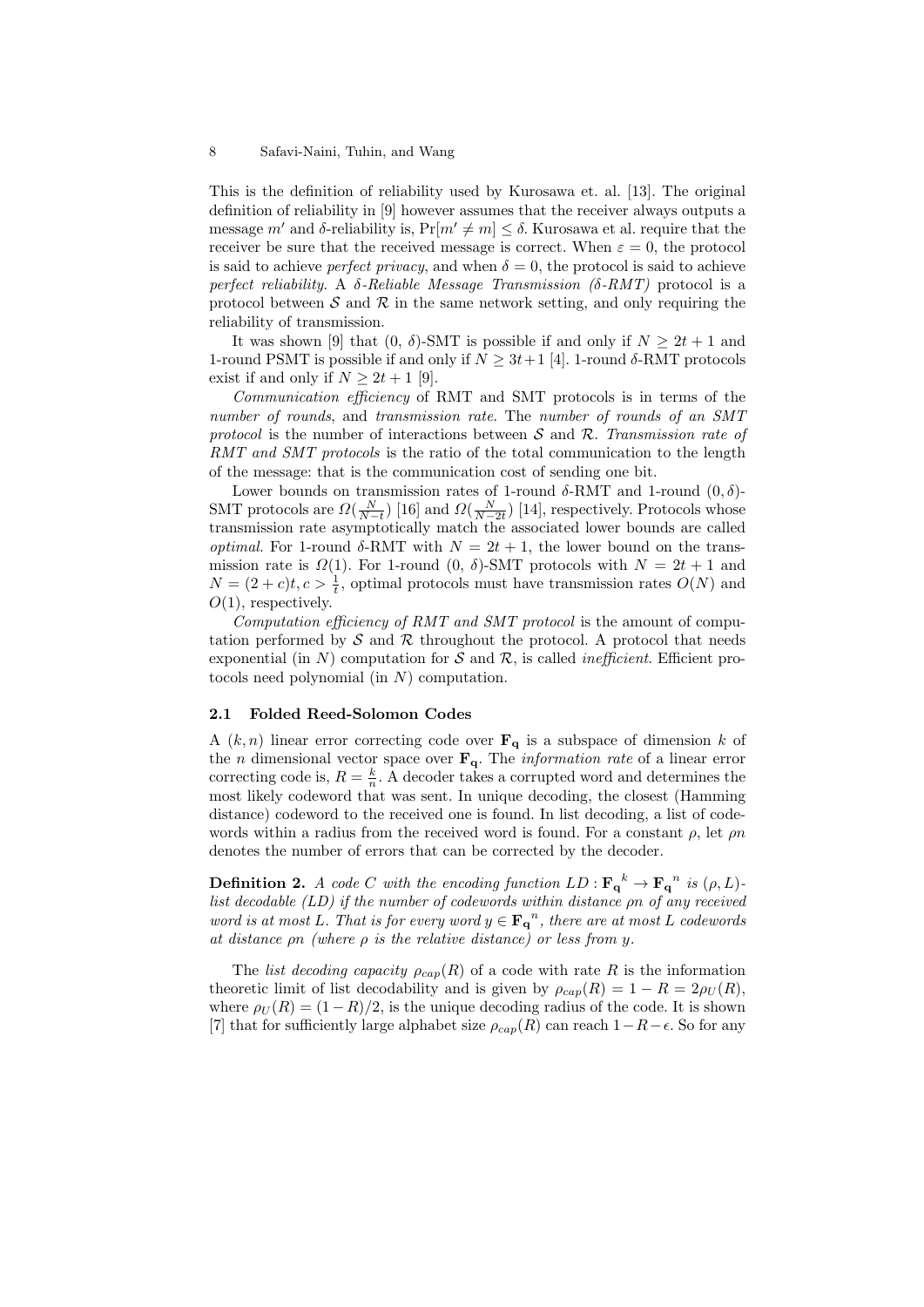code rate, list decoding can potentially correct twice as many errors as unique decoding [11].

To achieve this potential however, one needs special constructions that guarantee that the list size is bounded by  $L$ . Efficient list decoding algorithms are polynomial time. Folded Reed-Solomon codes (FRS-codes), proposed by Guruswami et al. [11], is a special type of RS-codes that corrects up to a fraction  $\rho = 1 - R - \epsilon$  of errors, for any rate R and arbitrary  $\epsilon > 0$  using a polynomial time list decoding algorithm. The list size, however for some parameter choices of the code, becomes exponential. The codes are RS-codes over a field  $\mathbf{F}_{q}$ , but viewed as an RS-code over a larger field  $\mathbf{F}_{q}^{u}$ , by careful bundling of codeword symbols. To reach within  $\epsilon$  of list decoding capacity, FRS-codes need an alphabet of size  $n^{O(1/\epsilon)}$ , where *n* is the block length. Authors argue that this alphabet size is "in the same ballpark as the best possible".

Description of Folded Reed-Solomon codes. FRS encoding and decoding are defined using an RS-code of length  $n$  and dimension  $k$  over a finite field  $\mathbf{F}_{q}$ , using two parameters, u, the *folding parameter* and s, which determines the  $(s + 1)$ -variate interpolation used in the decoding. Let u be an integer, called the *folding parameter*, such that n in divisible by  $u$ . n is chosen as the largest integer that is less than  $q = |\mathbf{F}_{q}|$  and is divisible by u.

Let  $\gamma$  be a generator of  $\mathbf{F}_{q}^*$ , the multiplicative group of the field  $\mathbf{F}_{q}$ . A codeword  $(f(1), f(\gamma), f(\gamma^2), \cdots, f(\gamma^{n-1}))$  of  $RS[n, k]$  is the evaluation of a polynomial  $f(x)$ , of degree at most  $k-1$  over  $\mathbf{F}_{q}$ , at the (ordered) points  $1, \gamma, \gamma^{2}, \cdots, \gamma^{n-1}$ .

**Definition 3.** The u-folded FRS-code is a code with block length  $N = n/u$  over  $\mathbf{F}_{q}^{u}$ . The encoding of a message, represented by a polynomial  $f(x)$  of degree at most  $k-1$  over  $\mathbf{F}_{q}$ , is obtained as u-tuples,  $(f(\gamma^{ju}), f(\gamma^{ju+1}), \cdots,$  $f(\gamma^{ju+u-1})$ , for  $0 \leq j \leq N$ . In other words, a codeword of the u-folded RS-

code is in one-to-one correspondence with codewords of the RS-code C, and is obtained by grouping consecutive u−tuples of components of C.

$$
\begin{bmatrix}\nf(1) & f(\gamma^u) & \cdots & f(\gamma^{u(N-1)}) \\
f(\gamma) & f(\gamma^{u+1}) & \cdots & f(\gamma^{u(N-1)+1}) \\
\vdots & \vdots & \ddots & \vdots \\
f(\gamma^{u-1}) & f(\gamma^{2u-1}) & \cdots & f(\gamma^{uN-1})\n\end{bmatrix}
$$

Decoding u-folded RS-code uses  $(s + 1)$ -variate interpolation followed by a list pruning step. In the Appendix A, we give an outline of the original decoding algorithm.

Linear-algebraic list decoding. In [10] a variant decoding for FRS-code is given in which the interpolation uses polynomial  $Q(X, Y_1, \dots, Y_s)$  where degree of  $Y_i$ is 1. This variant has a simpler exposition and allows a simpler way of choosing the code parameter,  $s$  and  $u$ . However it can correct less errors. By appropriate choice of s and u, the code can reach  $1 - R - \epsilon$  radius and so asymptotically is optimal. Lemma 1 below, given in [10], gives the condition that needs to be satisfied by the two parameters and the number of errors to be corrected.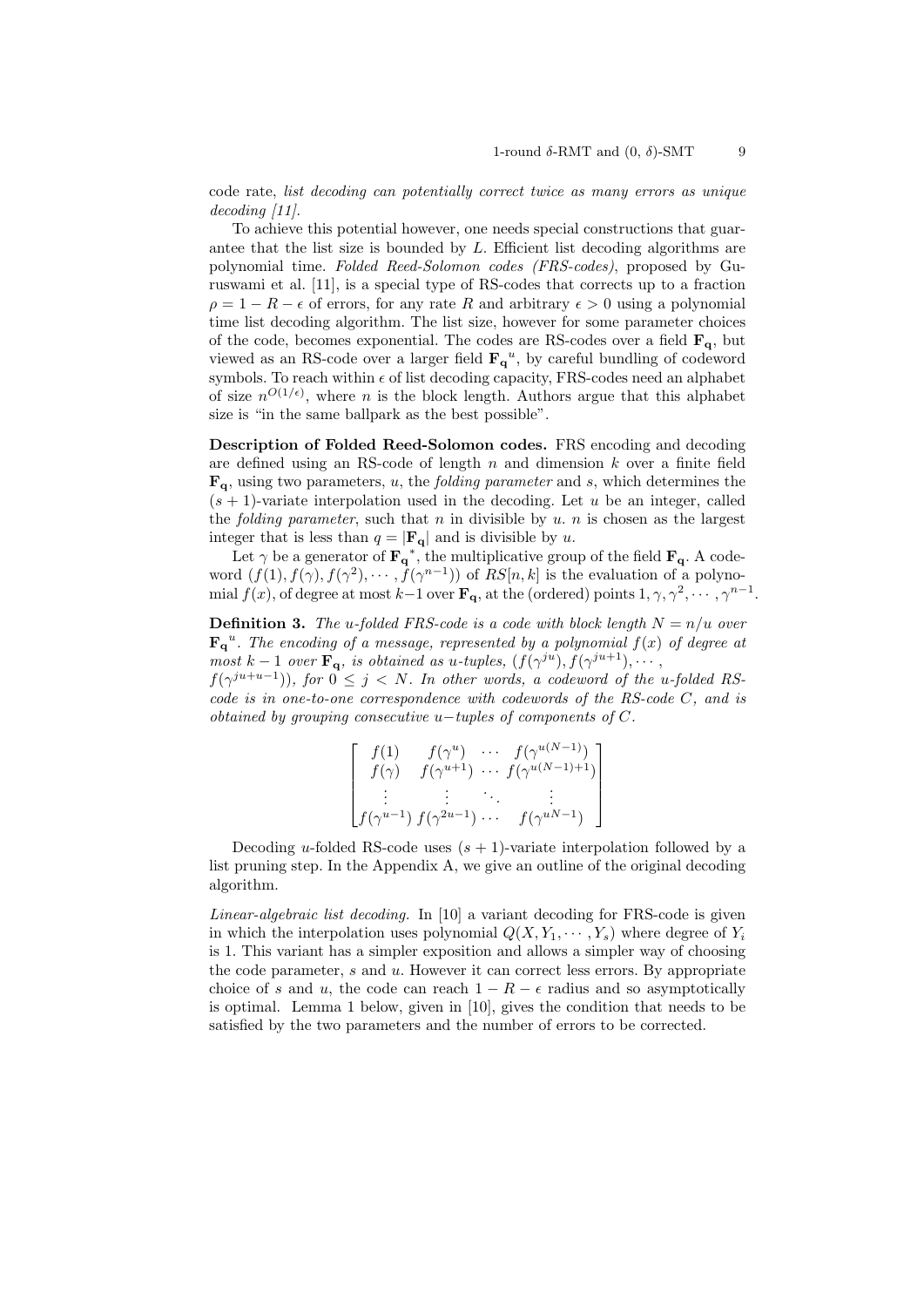Lemma 1. In linear-algebraic list decoding, for every integer u and s, the linear interpolation FRS decoding algorithm successfully list decodes to a radius  $N-T$ as long as the agreement parameter  $T$  satisfies:

$$
T \ge N\left(\frac{1}{s+1} + \frac{s^{'}}{s+1} \frac{uR}{u-s+1}\right).
$$

T is the number of correct positions. The algorithm outputs a list of size at most  $|\mathbf{F}_{\mathbf{q}}|^{s-1} = q^{s-1}$  codewords.

#### 2.2 Multireceiver message authentication codes

A one-time MAC in information-theoretic setting, is a shared key cryptographic primitive, defined by two functions: a MAC function that takes a message  $m \in \mathcal{M}$ and the shared key  $k_{MAC} \in \mathcal{K}$  and outputs a tag  $MAC(m, k_{MAC})$ , which is appended to the message, and a verification function,  $V((m', x'), k_{MAC})$ , which outputs 1 if  $(m', x')$  is a valid pair for the key  $k_{MAC}$ , and 0, otherwise. The following definition is for security of one-time MAC.

**Definition 4.** A one-time MAC, MAC :  $q^{l_{msg}} \times q^{l_{key}} \rightarrow q^{l_{tag}}$  has forgery probability  $\gamma$  if the best success chance of a computationally unbounded adversary with access to a message and tag pair  $(m, x), x = MAC(m, k_{MAC}),$  to construct a different pair  $(m', x')$  where  $m \neq m'$ , and  $V((m', x'), k_{MAC}) = 1$  is at most  $\gamma$ , where the probability is taken over all keys.

Multireceiver authentication codes [6] allow a sender to efficiently send a message to a group of  $N$  receivers such that each receiver can individually verify the message, using his individual shared key  $k_i$  with the sender. The sender is honest but upto t receivers can be corrupted and attempt to forge a message to be acceptable by an uncorrupted receiver. In a  $(t + 1, N)$ -multireceiver message authentication system, there are  $N$  receivers and at most  $t$  receivers can be corrupted.

**Definition 5.** A one-time  $(t + 1, N)$ -multireceiver authentication code (multireceiver MAC) with N receivers and  $k_{MAC} = (k_S, k_1, ..., k_N)$ , is  $\gamma$ -secure if the best success chance of any colluding set of receivers (size at most t) with access to a message and tag pair,  $(m, x, x = MAC(m, k_S))$  in forging a different message, tag pair  $(m', x')$ , where  $m \neq m'$ , and  $V_i((m', x'), k_i) = 1$ , is at most  $\gamma$ , and the probability is over all unknown keys.

#### 2.3 New Constructions for Multireceiver MAC

The basic construction of  $(t + 1, N)$ -multireceiver MACs is for authenticating a single message. To authenticate a block of messages one can use a one-time multireceiver MAC multiple times, or for more efficiency, use separately designed multireceiver MAC for message blocks. In the following, we give two new constructions for  $(t + 1, N)$ -multireceiver MACs for message blocks that are used in the RMT and SMT constructions of this work. Construction 1 is a generalization of [6] for  $d > 1$  messages. Construction 2 is built over a brand new MAC.

#### Construction 1.

Let  $m = (m_1, \dots, m_d)$ , where  $m_i \in \mathbf{F_q}^{s'}$ ,  $i = 1, ..., d$ , be the message block.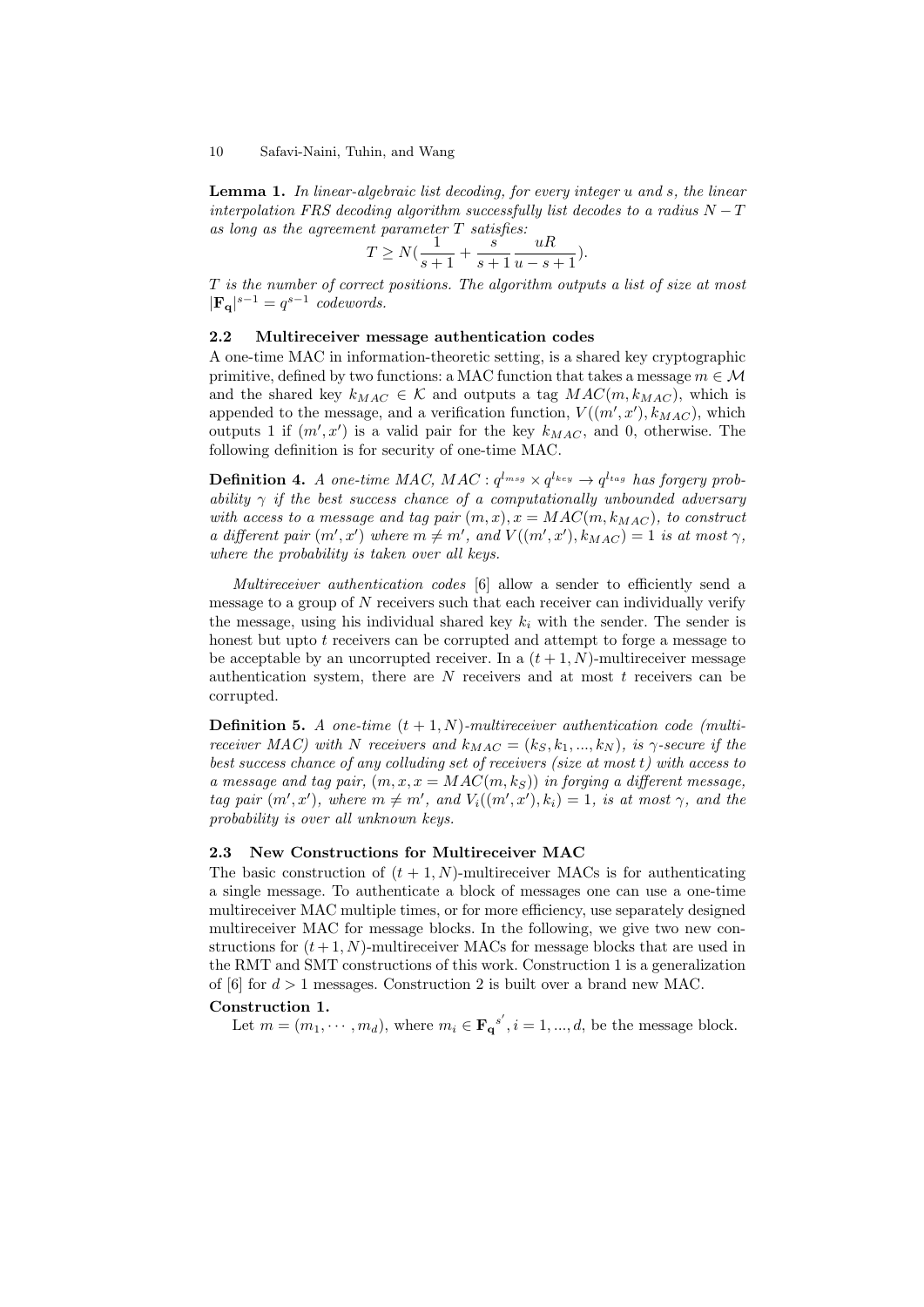- Key distribution: A Trusted Initializer does the following: (i) randomly generates  $d+1$  polynomials  $P_1(z), P_2(z), \cdots, P_{d+1}(z)$ , each of degree at most t, over  $\mathbf{F_q}^{s'}$ ; chooses N random distinct elements  $z_1, z_2, \cdots, z_N$ , where  $z_i \in$  $\mathbf{F_q}^{s'}, i = 1, ..., N;$  makes  $z_1, z_2, ..., z_N$  public, assigns  $z_i$  to receiver i and privately sends  $k_i = (P_1(z_i), P_2(z_i), \cdots, P_{d+1}(z_i))$  to receiver i, for  $1 \le i \le N$ and to the sender.
- Constructing authenticated messages: The sender computes the authentication tag as:

$$
A(z) = P_1(z)m_1 + P_2(z)m_2 + \cdots + P_d(z)m_d + P_{d+1}(z).
$$

The authenticated messages consist of the message block and the tag polynomial,  $((m_1, m_2, \cdots, m_d), A(z)).$ 

- Verification: Receiver i accepts  $(m_1, m_2, \cdots, m_d, A(z))$  if and only if  $A(z_i)$  =  $P_1(z_i)m_1 + P_2(z_i)m_2 + \cdots + P_d(z_i)m_d + P_{d+1}(z_i) \mod q^{s'}$ .

The above construction is a  $(t + 1, N)$ -multireceiver MAC for authentication of a block of size d. The size of the tag is  $t + 1$  elements of  $\mathbf{F}_{q}^{s'}$  and so only depends on the collusion size (rather than the total number of receivers).

The following Theorem is proved in the Appendix B.

**Theorem 1.** For construction 1, the forgery probability is bounded as  $\gamma \leq q^{-s'}$ .

#### Construction 2.

This multireceiver MAC is built on a new one-time MAC which has message block size  $\binom{t+2}{2} - 1$  (each block element from  $\mathbf{F_q}^{s'}$ ) and has forgery probability bounded by  $\frac{z_2}{q^{s'}}$ .

- Key distribution: Same as Construction 1, with  $d = t$ .
- $-$  Constructing authenticated messages: For  $m = (m_1, m_2, ..., m_{\binom{t+2}{2}-1})$ , the sender computes,

$$
A(z) = m_1 P_1(z) + \dots + m_t P_t(z) + m_{t+1} P_1(z)^2 + \dots + m_{2t} P_t(z)^2
$$
  
+ 
$$
m_{2t+1} P_1(z) P_2(z) + \dots + m_{\binom{t+2}{2}-1} P_{t-1}(z) P_t(z) + P_{t+1}(z).
$$

− Verification: Receiver *i* accepts  $(m_1, m_2, \cdots, m_{\binom{t+2}{2}-1}, A(z))$  if and only if

$$
A(z_i) = m_1 P_1(z_i) + \dots + m_t P_t(z_i) + m_{t+1} P_1(z_i)^2 + \dots
$$
  
+ 
$$
m_{\binom{t+2}{2}-1} P_{t-1}(z_i) P_t(z_i) + P_{t+1}(z_i).
$$

Here  $m_i \in \mathbf{F_q}^{s'}$ , and  $P_1(z), P_2(z), \cdots, P_{t+1}(z)$  are polynomials of degree at most t over  $\mathbf{F_q}^{s'}$ . The MAC function is a linear sum (coefficients being the message block) of all products of at most two polynomials from the set,  $\{P_1(z), P_2(z), \cdots, P_t(z)\}\.$  Finally  $P_{t+1}(z)$  is used to mask the result. The final MAC value is a polynomial over  $\mathbf{F_q}^{s'}$ . The size of the message block (over  $\mathbf{F_q}^{s'}$ ) that is authenticated by the MAC, is  $\binom{t+2}{2} - 1$ .

**Theorem 2.** For construction 2, the forgery probability is bounded as  $\gamma \leq 2q^{-s'}$ . The proof outline is provided in the Appendix B.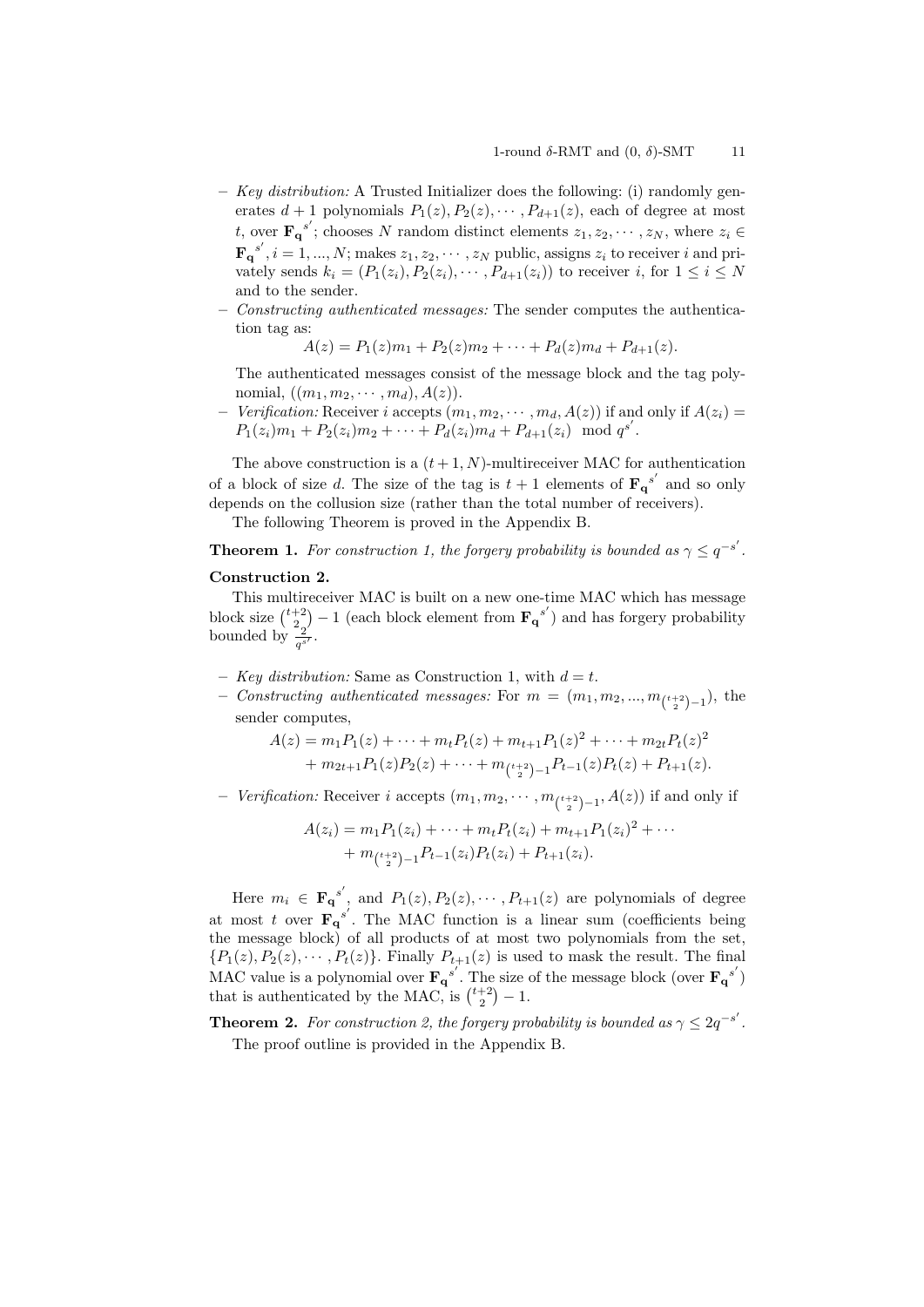## 3 Construction of 1-round  $\delta$ -RMT for  $N \geq 2t + 1$

Construction 3: A general construction of 1-round  $\delta$ -RMT. The protocol requires a  $(\rho, L)$  LD code of dimension k and length N over  $\mathbf{F}_{q}$ , with  $\rho = \frac{t}{N}$  and list size L, and a  $(t + 1, N)$ -multireceiver MAC with message space  $\mathbf{F_q}^{k'}$ ,  $k' =$  $k - l_{tag} < k$ , and forgery probability  $\epsilon$ . Here  $l_{tag}$  is the length of tag in terms of  $\mathbf{F}_{\mathbf{q}}^{s'}$  elements.

#### – Sender Algorithm:

1) Securely generates keys  $(k_S, k_1, ..., k_N)$  for a multireceiver MAC and assigns the key  $k_i$  to the  $i^{th}$  wire,  $W_i$ .

2) Constructs the message block  $m_S, m_S \in \mathbf{F_q}^k$  to be sent to the receiver as,

$$
m_{\mathcal{S}} = (I_{\mathcal{S}}, MAC(I_{\mathcal{S}}, k_{\mathcal{S}})).
$$
\n<sup>(1)</sup>

The sender constructs the codeword  $c_s$  of the LD code by encoding  $m_s$  as  $c_{\mathcal{S}} = LD(m_{\mathcal{S}})$ . The sender sends the  $i^{th}$  component of the codeword  $c_{\mathcal{S}}$ , and  $k_i$  through wire  $W_i$ .  $k_S$  is kept by the sender.

#### – Receiver Algorithm:

1) Parses the received (corrupted) N-vector; separates the key  $k_i$  from the  $i^{th}$  component (possibly corrupted) of the received word for  $i = 1, \dots, N;$ constructs the corrupted codeword and uses LD decoding algorithm to obtain a list (of size L) of codewords that are at distances at most  $\rho = \frac{t}{N}$  from the received word. The list will always include the correct codeword.

2) To identify the sent codeword, the receiver (i) parses each codeword in the list into a message, tag pair  $(\widehat{m_i}, t_i), i = 1, \cdots, L$ ; (ii) for each mes-<br>same  $\widehat{m_i}$ , uses all lows  $k_i$ ,  $i = 1$ , and chocks the verification equations sage  $\widehat{m_i}$ , uses all keys  $k_j$ ,  $j = 1, ..., N$ , and checks the verification equations  $V_i(\widehat{m_i}, k_i) - \widehat{t_i}$ . The message is accorded if at least  $t+1$  verification equations  $V_j(\widehat{m_i}, k_j) = \widehat{t_i}$ . The message is accepted if at least  $t+1$  verification equations are passed; otherwise the codeword is rejected.

The decoding algorithm of the SMT succeeds if there is a unique codeword that is accepted by the verification algorithm above. Otherwise, the receiver outputs a Fail.

**Theorem 3.** The above construction is a 1-round  $\delta$ -RMT protocol for  $N =$  $2t + 1$ , with  $\delta = 1 - (L - 1)\epsilon$  and transmission rate  $\frac{N(1+|k_i|)}{k-l_{tag}}$ .

*Proof.* (outline): The sender encodes the information block  $I_{\mathcal{S}}$  to  $m_{\mathcal{S}} \in \mathbf{F_q}^k$ and constructs the codeword  $c_S$  for  $(m_S, MAC(m_S, k_S))$ . The receiver decodes a list of at most L codewords and candidate messages of the form  $(\hat{m},t\hat{a}q)$ . For all possible  $t$  errors that the adversary adds, the success chance that another message of this format is accepted is upper bounded by the success probability of forging MAC for one uncorrupted wire, which is  $\epsilon$ . The adversary succeeds if one element of the decoded list can be forged.

The code length is N and through wire  $W_i$ , the  $i^{th}$  component of  $c_{\mathcal{S}}$  and the multireceiver key  $k_i$  is sent. So the number of field elements transmitted is  $N(1+|k_i|)$ . The length of the information block is  $k-l_{tag}$ , so the transmission rate is  $\frac{N(1+|k_i|)}{k-l_{tag}}$ . Here  $|k_i|$  is the length of the key for the  $i^{th}$  wire, and k is the dimension of the code.  $\Box$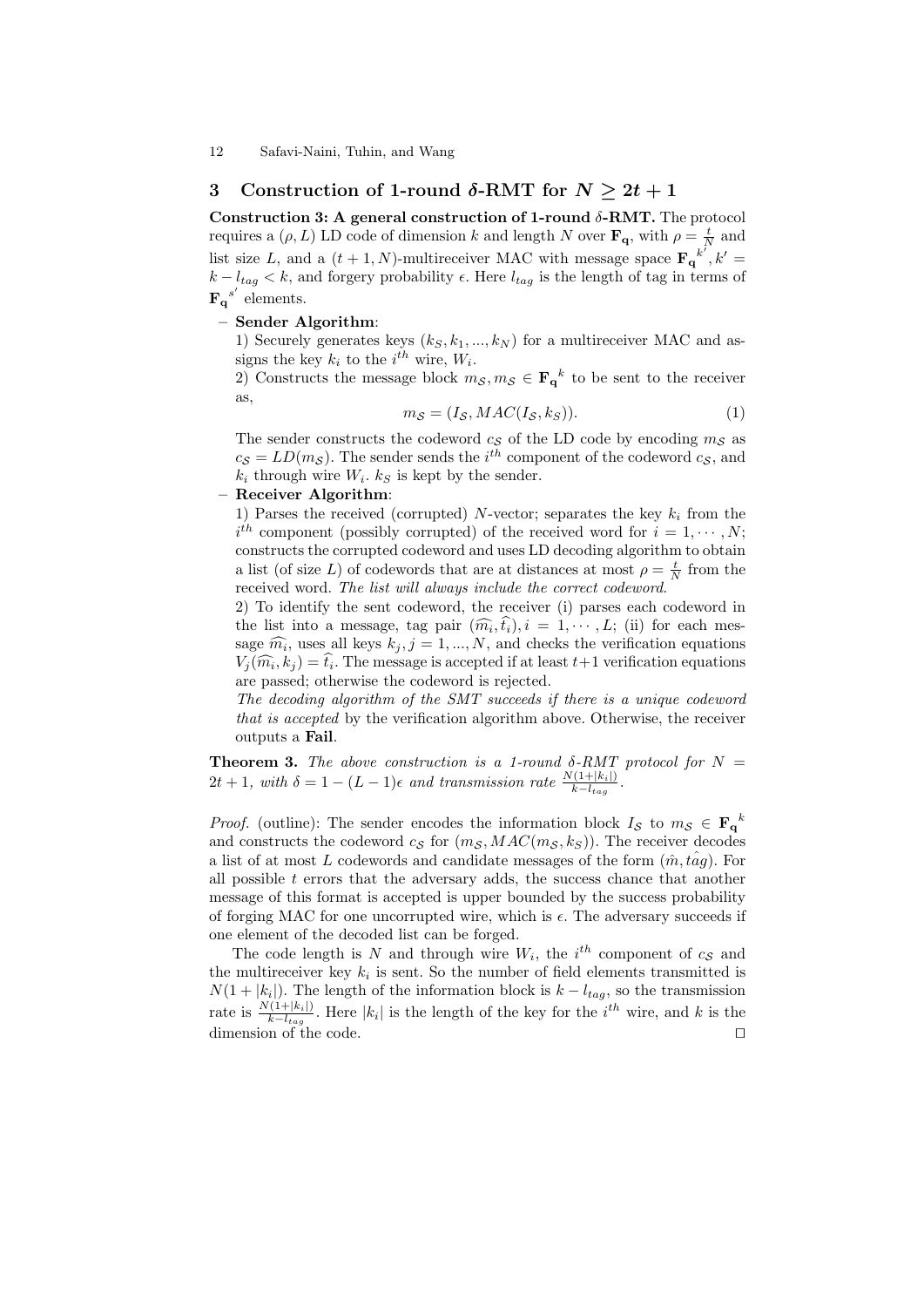#### 3.1 An Optimal δ-RMT

In the following we give an instantiation of the general construction above using (i) an FRS-code for the LD code, and (ii) Construction 2 for multireceiver MAC. The multireceiver MAC allows authentication of a message block of size  $\sim t^2$ field elements requiring  $\sim t$  field element for encoding of m<sub>S</sub> as, to be sent on each wire, resulting in optimal transmission rate.

Selecting Parameters of the FRS-code. Let  $N = 2t + 1$  for the RMT. We consider a u-folded RS-code of length N with length  $n = Nu$  for the underlying RS-code. Using the message format in (1) and using a block of size  $(\binom{t+2}{2} - 1)$ of elements of  $\mathbf{F_q}^{s'}$  for information block we will have the required dimension for the code as,

$$
k = |m_{\mathcal{S}}| = \left(\binom{t+2}{2} - 1\right)s' + ts' + s' = \frac{s'(t^2 + 5t + 2)}{2}.
$$
 (2)

For a code of length  $N = 2t + 1$  and dimension k as (2), we must choose folding parameter  $u$ , number of decoding variable  $s$ , and the finite field sizes  $s'$ and q, to ensure that decoding succeeds for linear-algebraic decoding (outlined in Section 2.1) for radius  $\rho = t/N$  (t errors in the FRS-code). That is, the inequality (3) below, is satisfied.

$$
t + 1 \ge N\left(\frac{1}{s+1} + \frac{s}{s+1}\frac{uR}{u-s+1}\right).
$$
 (3)

Let  $0 < \sigma < 1$  and set  $s = \frac{N}{\sigma} - 1$ . Furthermore, choose  $s' = \left| \frac{2u(t+1-2\sigma)}{t^2+5t+2} \right|$  $\frac{u(t+1-2\sigma)}{t^2+5t+2}$ , and  $u > s<sup>2</sup> - 1$ . The following shows that with these choices of parameters inequality (3) is satisfied. We have,

$$
t + 1 > t + 1 - \sigma = \sigma + (t + 1 - 2\sigma) \stackrel{(a)}{=} \sigma + \frac{s'(t^2 + 5t + 2)}{2u} \stackrel{(b)}{=} \sigma + \frac{k}{u}, \quad (4)
$$

where (a) is because of the choice of  $s'$  and (b) is because of the value of k in (2). Note that because  $s \geq 1$ , we have  $\frac{1}{u} > \frac{s}{s+1} \frac{1}{u-s+1}$  and so, (4) gives the following:

$$
t+1>\sigma+\frac{k}{u}>\sigma+\frac{s}{s+1}\frac{k}{u-s+1}\overset{(c)}{=}N(\frac{1}{s+1}+\frac{s}{s+1}\frac{uR}{u-s+1}),
$$

where (c) is by using the value of s and because the rate of the code is  $R = \frac{k}{n}$  $\frac{k}{Nu}$ . Finally we can choose q to be the smallest prime that is bigger than the codeword length  $n = Nu$ .

**The Protocol.** The construction uses (i) an FRS-code with parameters  $u$  and s obtained above and (ii) Construction 2 of the multireceiver MAC in Section 2.3. The final protocol is as follows.

## – Sender Algorithm:

1. Uses the key generation algorithm of Construction 2 and obtains for wire  $W_i, i = 1, ..., N$ , the associated key,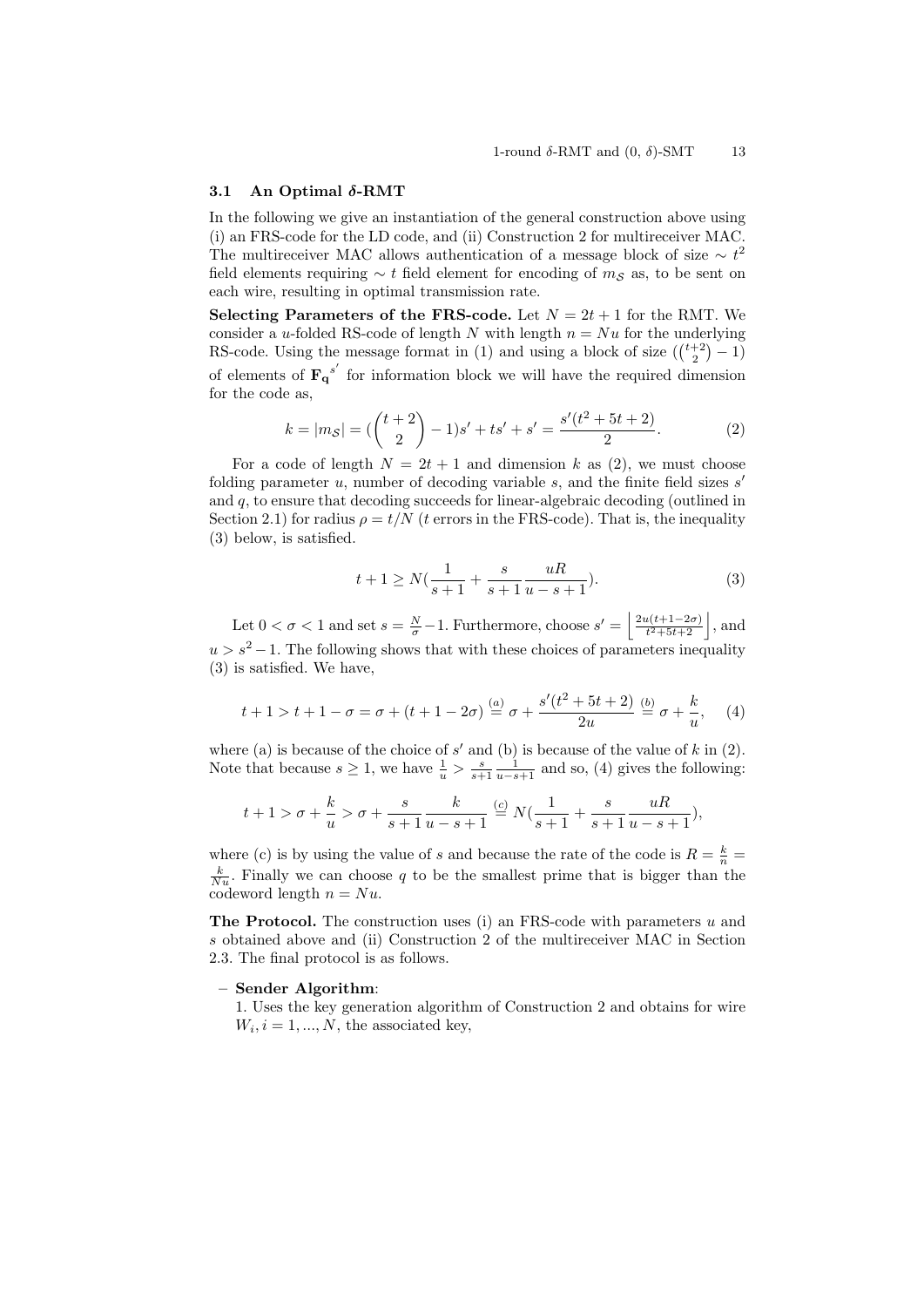$$
k_i = (P_1(z_i), P_2(z_i), \cdots, P_{t+1}(z_i)).
$$

The tag for the information part  $I_{\mathcal{S}} = (m_0, m_1, \cdots, m_{(\binom{t+2}{2}-1)}, m_i \in \mathbf{F_q}^{s'}$ :

$$
A(z) = m_1 P_1(z) + \dots + m_t P_t(z) + m_{t+1} P_1(z)^2 + \dots + m_{2t} P_t(z)^2
$$
  
+ 
$$
m_{2t+1} P_1(z) P_2(z) + \dots + m_{\binom{t+2}{2}-1} P_{t-1}(z) P_t(z) + P_{t+1}(z).
$$

2. The message  $m_S$  is of the form  $(1), m_S = (m_0, m_1, \dots, m_{(\binom{t+2}{2}-1)}, A(z)).$ The dimension of the FRS-code is  $(\binom{t+2}{2} - 1)s' + ts' + s'$  over  $\mathbf{F}_{q}$ , where  $s' = \left\lfloor \frac{2u(t+1-2\sigma)}{t^2+5t+2} \right\rfloor$  $\frac{u(t+1-2\sigma)}{t^2+5t+2}$ .

3. The sender encodes the message to a codeword  $c_{\mathcal{S}}$  using the FRS encoding algorithm. Wire  $j, 1 \leq j \leq 2t + 1$ , transmits the  $j<sup>th</sup>$  component of  $c_{\mathcal{S}}$  and  $k_i$ .

– Receiver Algorithm: Uses the two step decoding of Construction 3 for FRS-code as the LD code, and Construction 2 as the multireceiver MAC. The algorithm outputs the correct message or Fail.

**Theorem 4.** The above construction is a  $\delta$ -RMT with  $\delta = \frac{2(t+1)}{s^2-s+1}$  $\frac{2(t+1)}{q^{s'-s+1}}$ , which is equal to  $\frac{N+1}{q^{s'-s}}$ , when  $N = 2t + 1$ . The transmission rate is constant.

The proof is given in the Appendix B.

#### Comparison with Related Work

For  $N = 2t + 1$ , this protocol has  $\delta = \frac{N+1}{q}$ . The value of  $\delta$  for the only other known optimal 1-round  $\delta$ -RMT protocol [14], is  $\frac{N^2(N-1)}{q}$  $\frac{N-1}{q}$   $\left(q \geq \frac{N^2(N-1)}{\delta}\right)$  $\frac{N-1}{\delta}$ ). The field size required in our construction is  $Nu$ .

Table 1 compares our protocol with the protocol in [14]. For simplicity of comparison we have used  $s' = s$ , resulting in  $\delta = \frac{t+1}{q}$ . The comparison shows that for all connectivities the proposed protocol has a much higher reliability. The field size although asymptotically is larger  $(N^4 \text{ and } N^3)$ , respectively) for concrete values (for example  $N < 1000$ , and  $\delta < 10^{-3}$ ) could be smaller or comparable. Decoder efficiency for higher connectivities is the same. For  $N = 2t+1$ , however, our protocol has exponential cost.

Table 1. Comparison of 1-round  $\delta$ -RMT protocols for different connectivities which never outputs an incorrect message; here Comp. refers to computation complexity, Poly. refers to polynomial (in N), Exp. refers to exponential (in N), and  $\mathbf{F}_{q}$  is the field.

|                     |       | <b>Author</b> Comp. $N = 2t + 1$ Comp. $N = (2 + c)t$ |                 |                                          | Optimality |
|---------------------|-------|-------------------------------------------------------|-----------------|------------------------------------------|------------|
| 14                  | Poly. | Poly.                                                 | $\frac{N^3}{2}$ | $\ll \approx \frac{N}{2}$                | Yes        |
| $\ $ This Work $\ $ | Exv.  | Poly.                                                 | > Nu            | $\frac{2(t+1)}{2} \approx \frac{N+1}{2}$ | Yes        |

## 4 1-round  $(0, \delta)$ -SMT

To use the approach of Construction 3 for  $(0, \delta)$ -SMT, one needs to ensure that the view of the adversary does not leak any information about the information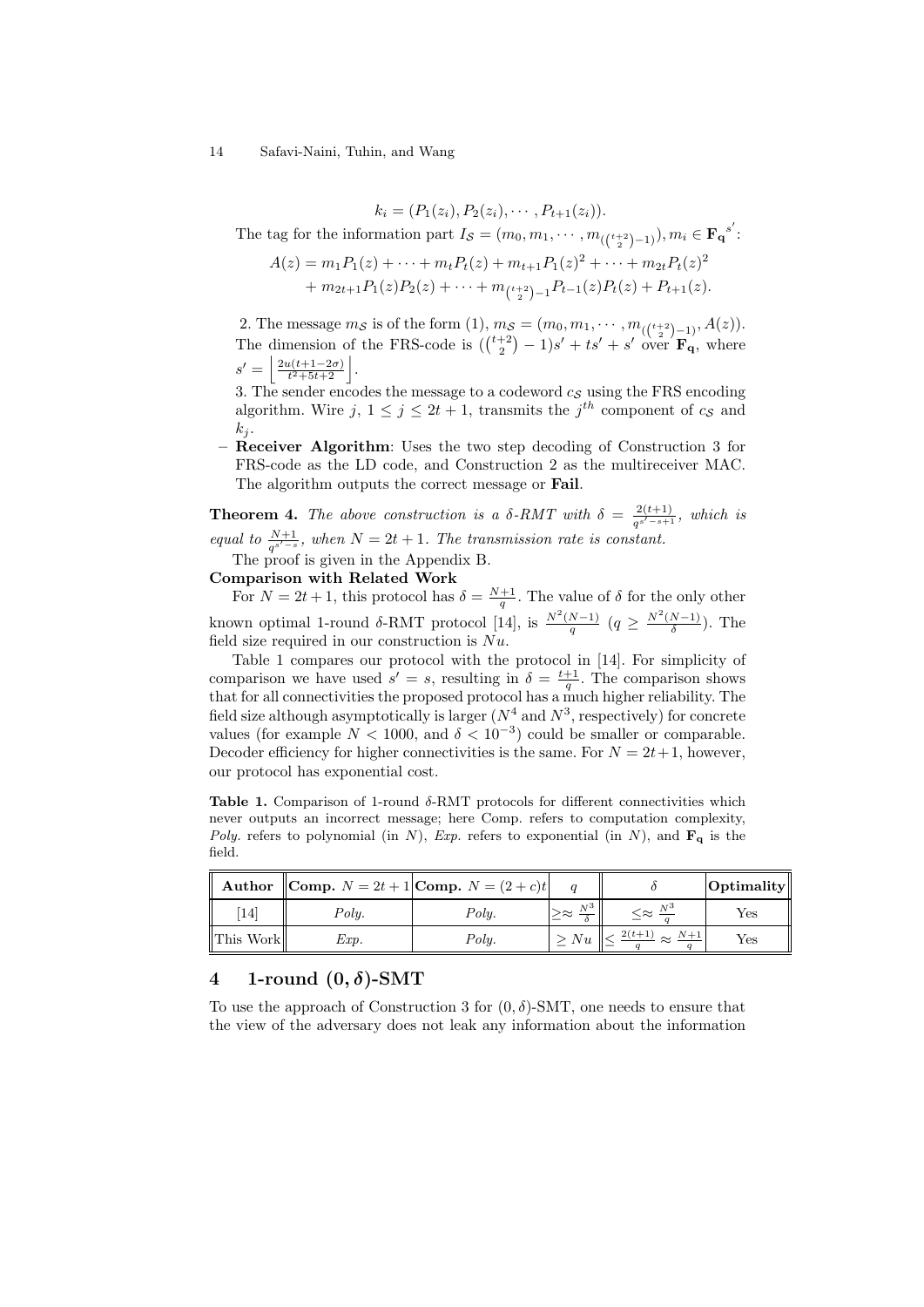block  $I_{\mathcal{S}}$ . Using FRS-code for LD code allows us to achieve this goal by choosing the dimension of the code to be at least  $t+1$ . This is because the knowledge of any t components of the FRS-codes, leaves the remaining  $N - t \geq t + 1$  components that carry the information block completely uncertain. Code parameters need to be chosen such that decoding up to  $\rho = \frac{t}{N}$  is achievable. For  $N = 2t + 1$  given in Section 4.1, this requires the FRS-code to achieve the list decoding capacity. The construction for  $N = (2+c)t, c > \frac{1}{t}$ , given in Section 4.2, uses Construction 2 for multireceiver MAC to allow easier calculation of code parameters while maintaining optimal asymptotic performance. Same approach can also be used for connectivity  $N = 2t + K$ , where  $K > 1$  is a constant. Details are omitted because of space.

In all cases, decoding is the two step Receiver Algorithm of Construction 3.

## 4.1 A construction for 1-round  $(0, \delta)$ -SMT for  $N = 2t + 1$

The construction uses the approach of Construction 3, but with a different message structure to guarantee perfect privacy.

**Message Structure.** The message  $m<sub>S</sub>$  consists of three parts: (i) information part  $I_{\mathcal{S}} = (m_0, m_1, \cdots, m_{\sigma u-1}), m_i \in \mathbf{F_q}^{s'}$ ; (ii) ut random elements  $(a_1, a_2, \dots, a_{ut}), a_i \in \mathbf{F}_q$  that are used to ensure privacy that the ut captured components do not reveal anything about  $I_{\mathcal{S}}$ ; (iii)  $MAC(X, k_S)$  where  $X = (m_0, m_1, \cdots, m_{\sigma u-1}, a_1, ..., a_{s'd-\sigma u}).$ 

That is,

 $m_{\mathcal{S}} = (m_0, m_1, \cdots, m_{\sigma u-1}, a_1, a_2, \cdots, a_{ut}, MAC(X, k_S)).$ 

Here  $\sigma$  is a positive constant. To have optimal rate, the information block size must be a constant fraction of u. Using Construction 1, this size is  $s'd$ , where d is message length for the MAC. To find  $s'$ , the information block  $(I<sub>S</sub>)$  and the first  $s'd-\sigma u$  elements  $a_i$  are used to form d blocks of size  $s'$ , where  $d = \lceil \frac{\sigma u}{s'} \rceil$ . Each s' block is interpreted as an element of  $\mathbf{F}_{q}^{s'}$  and MAC calculations are performed over  $\mathbf{F_q}^{s'}$ . The ut random elements appended to  $I_{\mathcal{S}}$  will ensure perfect privacy. The MAC is only computed on X. The total length of  $m<sub>S</sub>$  to be encoded by the FRS-code is  $ut + \sigma u + s'(t + 1)$  were  $\sigma < 1$  is a constant. The key  $k_i$ for wire i consists of  $d+1$  elements  $P_1(z_i), P_2(z_i), \cdots, P_{d+1}(z_i)$  over  $\mathbf{F_q}^{s'}$ . The multireceiver MAC value for  $X$  is:

 $MAC(X, k_S) = A(z) = P_1(z)x_1 + P_2(z)x_2 + \cdots + P_d(z)x_d + P_{d+1}(z).$ 

The codeword of the FRS-code that is constructed for  $m<sub>S</sub>$ , will have N components, each an element of  $\mathbf{F}_{q}$ <sup>u</sup>. The adversary's view will contain only t elements of  $\mathbf{F}_{q}^{u}$  and will be independent from  $I_{S}$ .

**Parameters of the FRS-code.** The u-folded RS-code will have  $N = 2t + 1$  $1, n = Nu$ , and  $k = ut + \sigma u + ts' + s'$ . We must choose u, s, and the field size q, to ensure that decoding succeeds for linear-algebraic decoding (outlined in Section 2.1) up to radius  $\rho = t/N$ .

According to Lemma 1,

 $t + 1 \geq N(\frac{1}{\cdot})$  $\frac{1}{s+1} + \frac{s}{s+1}$  $s+1$ uR  $\frac{u}{u-s+1}$ ).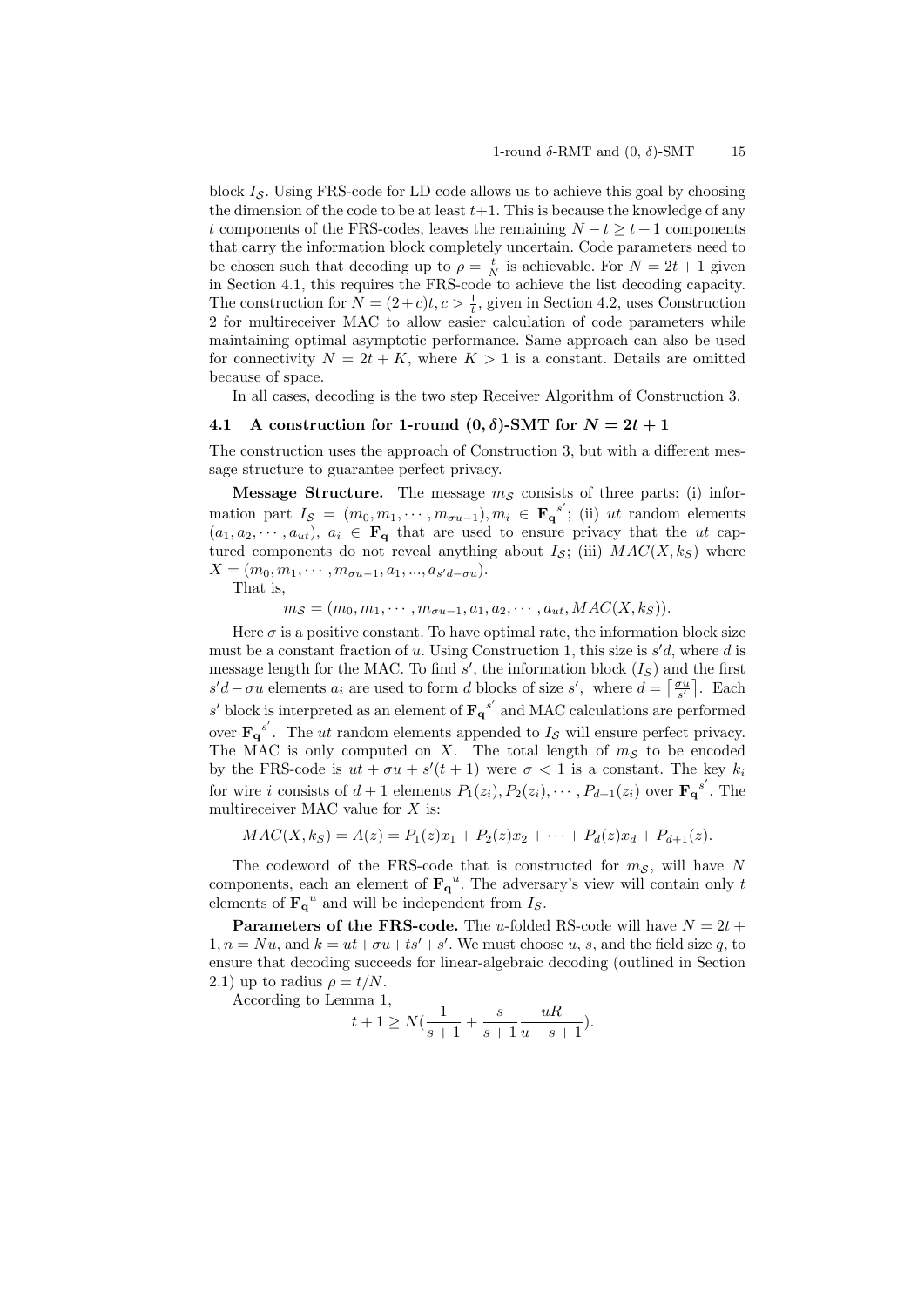We set the parameter  $s = (N/\sigma) - 1$ ,  $u > s^2 - 1$ , and  $s' = \left\lfloor \frac{u(1-3\sigma)}{t+1} \right\rfloor$ , where  $0 < \sigma < \frac{1}{3}$  is a positive constant. By using these values of  $\sigma, s', u$ , one can verify that the inequality is satisfied (See Appendix C.1 for details). Finally we can choose  $q$  to be the smallest prime that is bigger than the codeword length  $n = Nu$ .

Construction 4: (0,  $\delta$ )-SMT protocol for  $N = 2t + 1$ .

### – Sender Algorithm:

1. Uses the key generation of Construction 1 and obtains for wire  $W_i, i =$  $1, ..., N$ , the associated key,

$$
k_i = (P_1(z_i), P_2(z_i), \cdots, P_{d+1}(z_i)).
$$

2. Constructs  $m_S$ : Forms  $I_S = (m_0, m_1, \cdots, m_{\sigma u-1}), m_i \in \mathbf{F_q}^{s'}$  and calculates the tag,

$$
A(z) = x_1 P_1(z) + x_2 P_2(z) + \cdots + x_d P_d(z) + P_{d+1}(z),
$$

for d and s' chosen as above. Here  $X = (m_0, ..., m_{\sigma u-1}, a_1, ..., a_{s'd-\sigma u})$ . is of the form (1) given by,  $(m_0, m_1, \dots, m_{\sigma u-1}, a_1, a_2, \dots, a_{ut}, A(z)).$ 

3. Constructs  $c_{\mathcal{S}}$  and message transcript: The sender encodes the message to a codeword  $c_{\mathcal{S}}$  using the FRS encoding algorithm. Wire  $j, 1 \leq j \leq 2t+1$ , transmits the  $j^{th}$  component of  $c_{\mathcal{S}}$  and  $k_j$ .

– Receiver Algorithm: Uses the decoding algorithm of Construction 3.

**Theorem 5.** The SMT protocol described above is a  $(0, \delta)$ -SMT for  $N = 2t + 1$ , with  $\delta = \frac{t+1}{s'-s}$  $\frac{t+1}{q^{s'-s+1}}$  .

The proof outline is given in Appendix B.

Transmission rate: The transmission rate is  $\frac{uN + (s'd+s')N}{\sigma u} = \mathcal{O}(N)$  and it is optimal for 1-round  $(0, \delta)$ -SMT for  $N = 2t + 1$ .

Computation complexity: The list size is at most  $q^{s-1}$ . Each element of the list must be verified and so the complexity of SMT decoding algorithm is  $\mathcal{O}(q^N)$  (as  $s = O(N)$ ).

Comparison with Related Work Table 2 compares the protocol with 1 round  $(0, \delta)$ -SMT protocols that have the property that the output is either the correct message or **Fail**. For simplicity of comparison we have used  $s' = s$ , resulting in  $\delta = \frac{t+1}{q} = \frac{N+1}{2q}$ , when  $N = 2t + 1$ . The table shows that  $\delta$  for this construction is the lowest. The minimum field size however is larger and decoding is computationally inefficient. In Section 4.2 we show that both these shortcomings can be removed for higher connectivities.

## 4.2 1-round  $(0, \delta)$ -SMT for  $N = 2t + ct, c > 1/t$

Let  $N = 2t + ct, c > \frac{1}{t}$ . We use the same approach as Construction 4, using Construction 2 for multireceiver MAC and choose parameters of the FRS-code and multireceiver MAC such that the SMT construction has optimal rate and efficient computation. The message  $m<sub>S</sub>$  has the format of (1) and can be written as  $(m_0, m_1, \dots, m_{(\binom{t+2}{2}-1)}, a_1, a_2, \dots, a_{ut}, MAC(X, k_S)),$  where  $X = I_S =$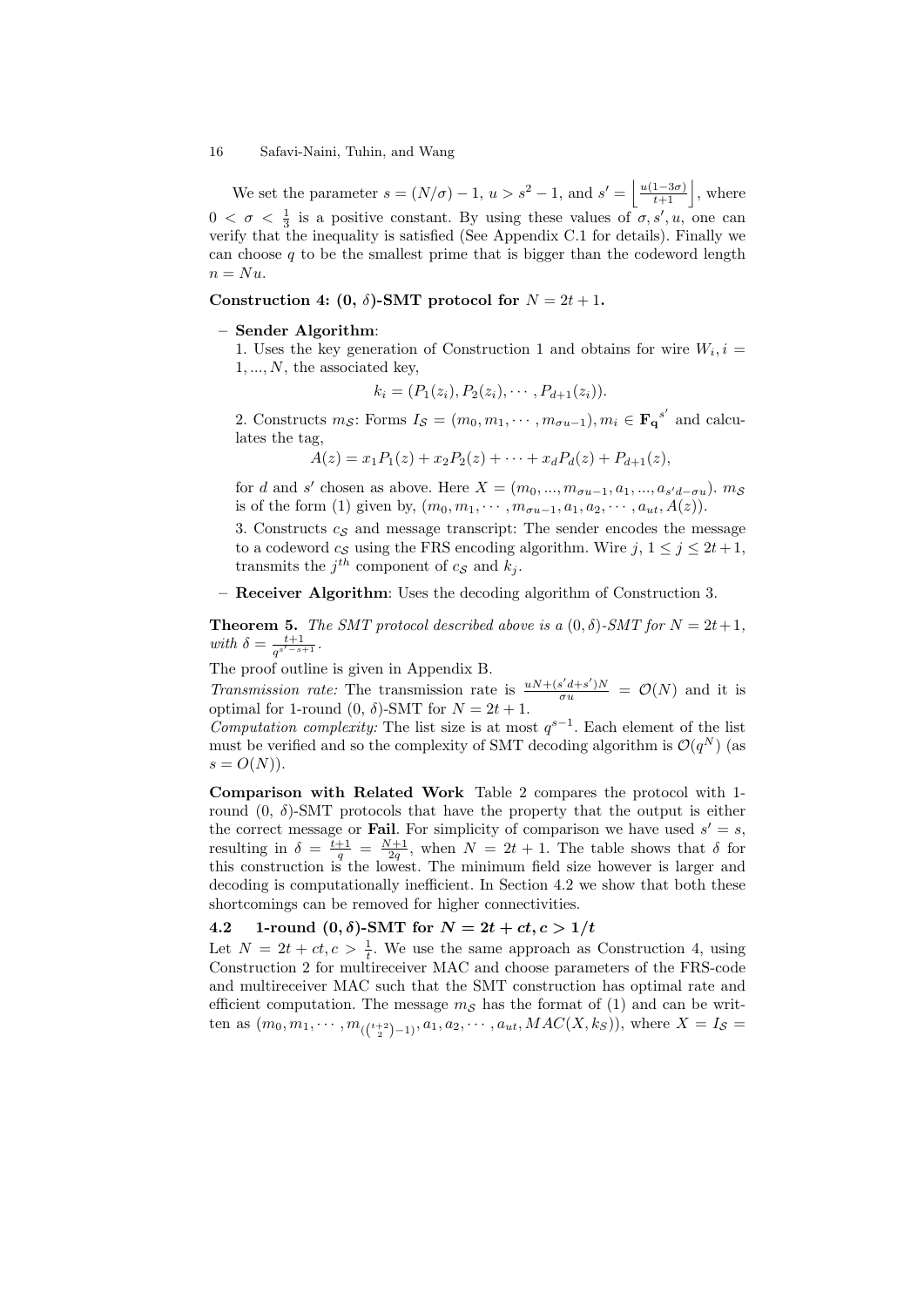**Table 2.** Comparison of 1-round  $(0, \delta)$ -SMT protocols for  $N = 2t + 1$ ; here Comp. refers to computation complexity, Poly. refers to polynomial (in  $N$ ), Exp. refers to exponential (in N) and  $\mathbf{F}_{q}$  is the field. The protocols never output incorrect message. Here b is a constant and  $\lambda$  is the probability that the cheater wins in a secret sharing scheme with a cheater.

| Author                       | Comp. | $\boldsymbol{q}$                                |                                                               | $ $ Optimality $\parallel$ |
|------------------------------|-------|-------------------------------------------------|---------------------------------------------------------------|----------------------------|
| $[13]$                       | Exp.  | > N                                             | $\leq (\binom{N}{t+1} - 1)\lambda \approx N^{(N+1)/2}\lambda$ | $_{\rm Yes}$               |
| $\left\lceil 19\right\rceil$ | Poly. | $\geq \frac{2N^3}{\delta}$                      | $\langle \frac{N^3}{2}$                                       | Yes                        |
| $[5]$                        |       | Poly. $\left  \geq bt(t+1) \approx N^2 \right $ | $\langle \frac{t(t+1)}{2} \approx \frac{N^2}{2}$              | No                         |
| [22]                         |       | Poly. $\left  \geq bt(t+1) \approx N^2 \right $ | $\langle \frac{t(t+1)}{2} \approx \frac{N^2}{2} \rangle$      | Yes                        |
| $\ $ This Work $\ $          | Exp.  | $> Nu \approx N^4$                              | $\leq \frac{t+1}{q} \approx \frac{N+1}{2q}$                   | $_{\rm Yes}$               |

 $(m_0, m_1, \dots, m_{\binom{\binom{t+2}{2}-1}})$  is the information block. The MAC function is over  $\mathbf{F}_{q}^{s}$ , where s is the parameter of FRS decoding (instead of  $\mathbf{F}_{q}^{s'}$  for  $N = 2t + 1$ ). The tag value is:

$$
A(z) = m_1 P_1(z) + \dots + m_t P_t(z) + m_{t+1} P_1(z)^2 + \dots + m_{2t} P_t(z)^2
$$
  
+ 
$$
m_{2t+1} P_1(z) P_2(z) + \dots + m_{\binom{t+2}{2}-1} P_{t-1}(z) P_t(z) + P_{t+1}(z),
$$

where  $m_i \in \mathbf{F_q}^s$  and polynomials  $P_1(z), P_2(z), \cdots, P_{t+1}(z)$  are over  $\mathbf{F_q}^s$  and have degree t.

Parameters  $s, u$ , and  $q$  are chosen to allow the receiver to decode up to  $t$ errors. The number of correct wires  $t + ct$  must satisfy,

$$
t + ct \ge N\left(\frac{1}{s+1} + \frac{s}{s+1} \frac{uR}{u-s+1}\right).
$$

For a constant  $c_0$ , let  $u = c_0 t$ . We show that list decoding upto  $\rho = \frac{t}{N}$  is possible for a constant value of  $s = s_0$  when  $t > 7c_0 + 2s_0 + 1$ , and the value of c satisfies  $c > \frac{s_0}{c_0} + \frac{1}{s_0}$ . The details are in the Appendix C.2. Table 4.2 below gives example values for  $s_0$  and c, and the size of the resulting list. The complete

Table 3. Values of c and the list size for different values of  $s_0$ 

| $s_0$ | list size | c           |
|-------|-----------|-------------|
|       |           | $c \approx$ |
|       |           | с           |
|       |           | с           |

protocol is given below. **SMT Protocol for**  $N = (2+c)t, c > \frac{1}{t}$ .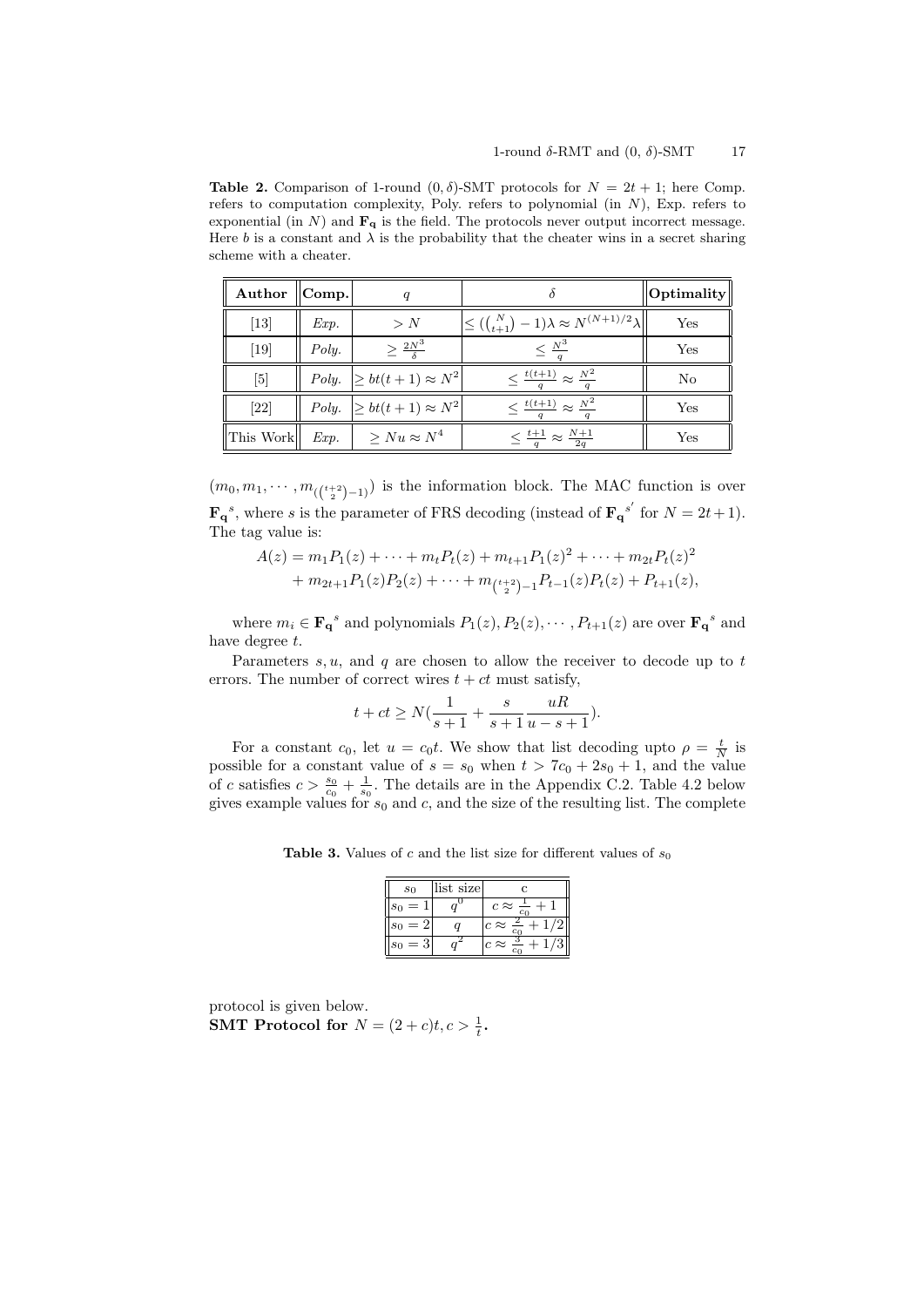#### – Sender Algorithm:

1. Uses the key generation of Construction 2 and obtains for wire  $W_i, i =$  $1, ..., N$ , the associated key,

$$
k_i = (P_1(z_i), P_2(z_i), \cdots, P_{t+1}(z_i)).
$$

2. The message  $m<sub>S</sub>$  is,

$$
m_{\mathcal{S}} = (m_0, m_1, \cdots, m_{(\binom{t+2}{2}-1)}, a_1, a_2, \ldots, a_{ut}, A(z)),
$$

where the tag for the information block  $I_{\mathcal{S}} = (m_0, m_1, \cdots, m_{(\binom{t+2}{2}-1)}, m_i \in$  $\mathbf{F}_{\mathbf{q}}^{s_0}$  is,

$$
A(z) = m_1 P_1(z) + \dots + m_t P_t(z) + m_{t+1} P_1(z)^2 + \dots + m_{2t} P_t(z)^2
$$
  
+ 
$$
m_{2t+1} P_1(z) P_2(z) + \dots + m_{\binom{t+2}{2}-1} P_{t-1}(z) P_t(z) + P_{t+1}(z).
$$

3. The FRS-code is over  $\mathbf{F}_{q}^{u}$  and has dimension  $k = ut + (\binom{t+2}{2} - 1)s_0 +$  $ts_0 + s_0$ . The sender encodes the message to a codeword  $c_{\mathcal{S}}$  using the FRS encoding algorithm. Wire  $j, 1 \leq j \leq 2t + ct$ , transmits the  $j^{th}$  component of  $c_{\mathcal{S}}$  and  $k_i$ .

#### – Receiver Algorithm:

Uses the SMT decoding algorithm of Construction 3.

**Theorem 6.** The protocol above is a 1-round  $(0, \delta)$ -SMT for  $N = (2+c)t, c > \frac{1}{t}$ with optimal transmission rate, and has efficient (polynomial time) decoding. The value of  $\delta$  is given by  $\frac{2(t+1)}{q}$  and is the smallest among all known protocols with the same connectivity.

The proof outline is given in the Appendix B.

## Comparison with Related Work

There has been two other optimal (transmission rate) and efficient (computation) 1-round (0,  $\delta$ )-SMT protocols for higher connectivity  $(N = (2+c)t, c > \frac{1}{t})$ [21, 22]. The protocol presented in Section 4.2 has the least  $\delta$ . The comparison of these protocols is outlined in Table 4.

**Table 4.** Comparison of 1-round  $(0, \delta)$ -SMT protocols for  $N = (2 + c)t, c > \frac{1}{t}$ ; here Comp. refers to computation complexity, Poly. refers to polynomial (in  $N$ ), Exp. refers to exponential (in N) and  $\mathbf{F}_{q}$  is the field. Here  $\nu$  is a parameter used in wirevirtualization which refers to the number of physical wires in each virtual wire.

| References Comp. |       |                                                                                         |     | Optimality Outputs Incorrect Message |
|------------------|-------|-----------------------------------------------------------------------------------------|-----|--------------------------------------|
| [21]             |       | Poly. $\left  \langle \frac{N^{\nu} t(t+1)}{\nu} \right  \approx \frac{N^{\nu+2}}{\nu}$ | Yes | $Yes^{-1}$                           |
| [22]             | Poly. | $<\frac{t(t+1)}{s}\approx \frac{N^2}{s}$                                                | Yes | No                                   |
| This Work        | Poly. | $\frac{2(t+1)}{2} \approx \frac{N}{2}$                                                  | Yes | No                                   |

<sup>1</sup> The authors in [21] mention that their protocol can be modified to output only correct message block by using a different sub-protocol.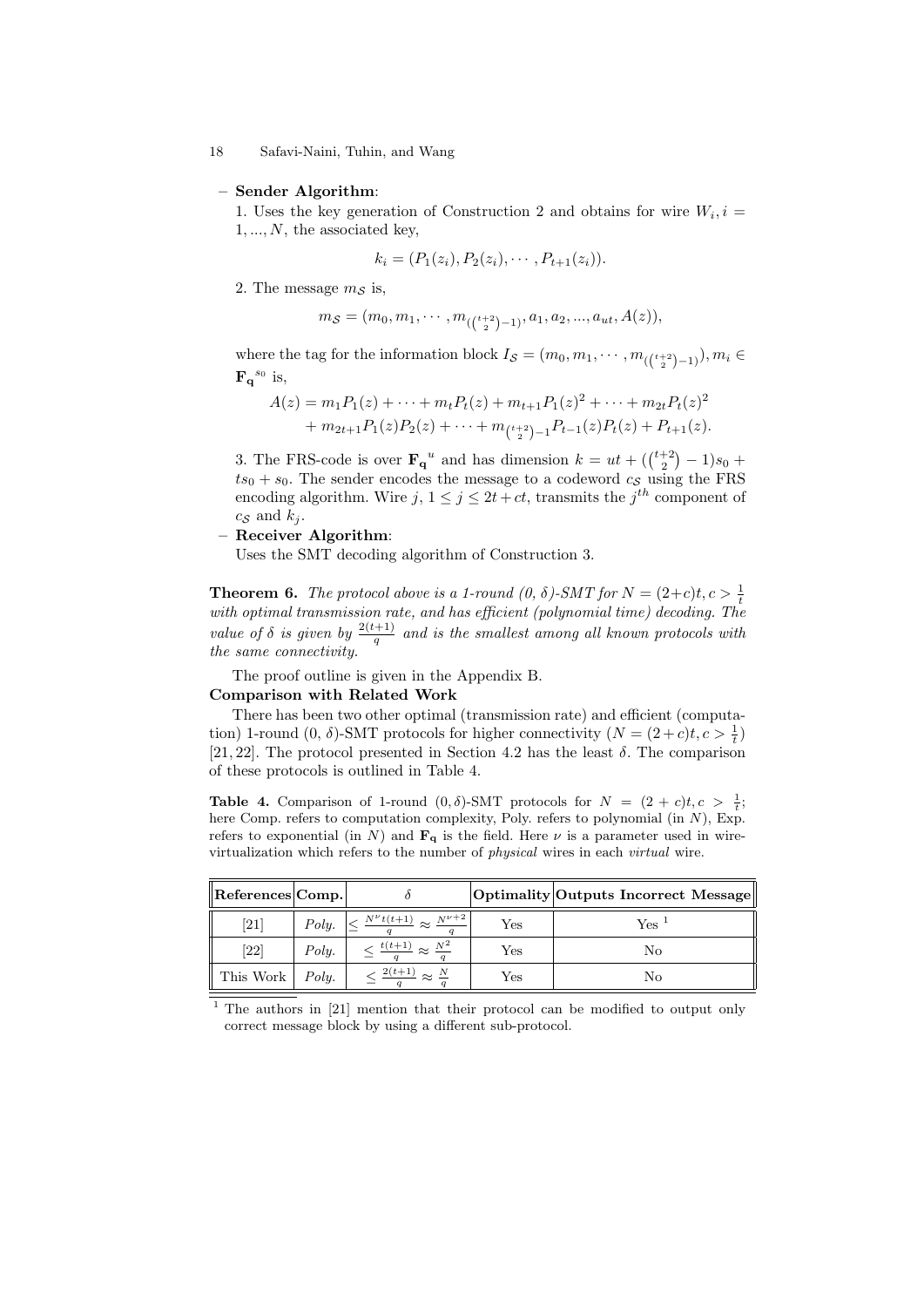## 5 Concluding remarks

We showed a novel general approach to the construction of 1-round  $\delta$ -RMT and  $(0, \delta)$ -SMT protocols using LD codes and MACs. The approach has a number of advantages, (i) it is general, unifies construction of 1-round  $\delta$ -RMT and  $(0, \delta)$ -SMT protocols, and is applicable to all connectivities including  $N = 2t + K, K \geq 1$ 1, where  $K$  is a constant, (ii) relies on well-studied mathematical objects (list decodable codes and MACs) and so allow a wide range of instantiations; this also allows direct translation of advances in those areas into better constructions for 1-round  $\delta$ -RMT and  $(0, \delta)$ -SMT, and finally (iii) resulting in proofs of security (privacy and reliability) to be intuitive and easily verifiable. Instantiation of this general approach, using FRS-codes and our proposed multireceiver MACs result in constructions that have optimal transmission rates and the smallest  $\delta$ , when  $N = 2t + 1$  and  $N = (2 + c)t, c > \frac{1}{t}$ . For  $N = 2t + 1$  the protocol is not computationally efficient for our instantiations. It is an interesting open problem if this general construction can be instantiated to achieve efficient and optimal construction for  $N = 2t + 1$ . Another interesting open question is whether  $\delta$ can be further lowered while maintaining optimality. Another open problem is establishing lower bound on  $\delta$  and constructing protocols that can achieve the bound. We note that 1-round  $δ$ -RMT, can be seen as error correcting code in the traditional setting where channel corruption is adversarial and adversary has a limited view of the codeword (only t component).

#### References

- 1. M. Ben-Or, S. Goldwasser, and A. Wigderson. Completeness Theorems for Noncryptographic Fault-tolerant Distributed Computation (extended abstract). In Proc. of STOC, pages: 1–10, 1988.
- 2. D. Chaum, C. Crepeau, and I. Damgard. Multiparty Unconditionally Secure Protocols (Extended Abstract). In Proc. of FOCS, pages: 11–19, 1988.
- 3. H. Chan, A. Perrig, and D. Song. Random Key Predistribution for Sensor Networks. In Proc. of the IEEE Symposium on Security and Privacy, pp. 197-213, 2003.
- 4. D. Dolev, C. Dwork, O. Waarts, and M. Yung. Perfectly Secure Message Transmission. In Journal of the ACM, 40(1):17–47, 1993.
- 5. Y. Desmedt, S. Erotokritou, and R. Safavi-Naini. Simple and Communication Complexity Efficient Almost Secure and Perfectly Secure Message Transmission Schemes. In Proc. of AFRICACRYPT, pages: 166–183, 2010.
- 6. Y. Desmedt, Y. Frankle and M. Yung. Multi-receiver/Multi-sender network security: efficient authenticated multicast/feedback. In IEEE Infocom, pages: 2045– 2054, 1992.
- 7. P. Elias. List Decoding for Noisy Channels. Technical Report 335, MIT Research Lab of Electronics, 1957.
- 8. M. Fitzi, M. Franklin, J. Garay, and S. H. Vardhan. Towards Optimal and Efficient Perfectly Secure Message Transmission. In Proc. of TCC, LNCS 4392, pages: 311– 322, 2007.
- 9. M. K. Franklin and R. N. Wright. Secure Communication in Minimal Connectivity Models. In Journal of Cryptology, 13(1):9–30, 2000.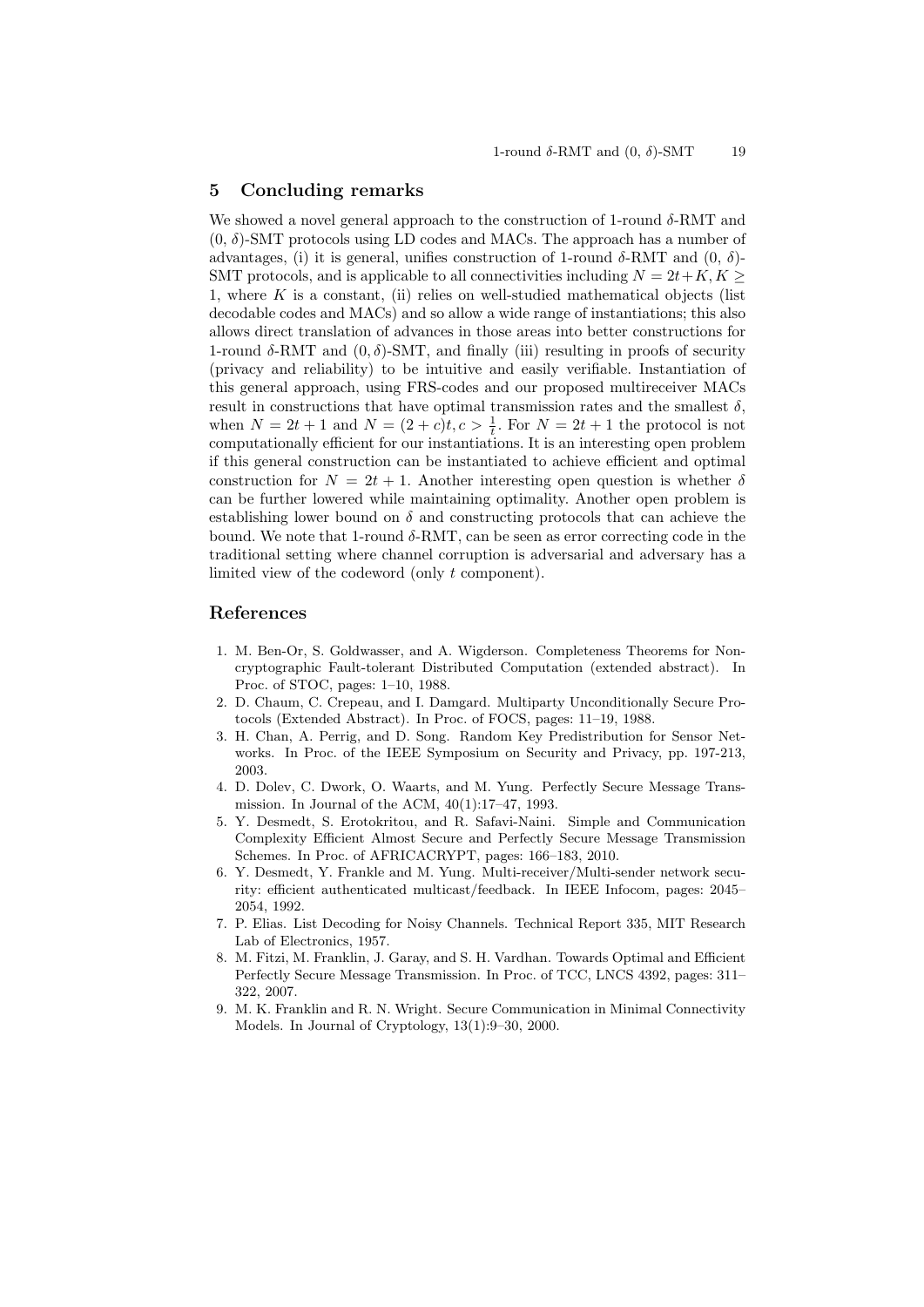- 20 Safavi-Naini, Tuhin, and Wang
- 10. V. Guruswami. Linear-algebraic List Decoding of Folded Reed-Solomon Codes. In CoRR abs/1106.0436, 2011.
- 11. V. Guruswami and A. Rudra. Explicit Codes Achieving List Decoding Capability: Error-Correction With Optimal Redundancy. In IEEE Transactions on Information Theory, Vol. 54, No.1, 2008.
- 12. V. Guruswami and M. Sudan. Improved Decoding of Reed-Solomon and Algebraic-Geometric Codes. In FOCS, pages: 28–39, 1998.
- 13. K. Kurosawa and K. Suzuki. Almost Secure (1-round, n-channel) Message Transmission Scheme. In Proc. of ICITS, volume 4883 of LNCS, pages: 99–112, 2009.
- 14. A. Patra, A. Choudhary, K. Srinathan, and C. Rangan. Unconditionally Reliable and Secure Message Transmission in Undirected Synchronous Networks: Possibility, Feasibility and Optimality. In IJACT 2(2):159–197, 2010.
- 15. T. Rabin and M. Ben-Or. Verifiable Secret Sharing and Multiparty Protocols with Honest Majority (Extended Abstract). In Proc. of STOC, pages: 73–85, 1989.
- 16. K. Srinathan. Secure Distributed Communication. PhD Thesis, IIT Madras, 2006.
- 17. M. Sudan. Decoding of Reed Solomon Codes beyond the Error-Correction Bound. In J. Complexity 13(1):180–193, 1997.
- 18. K. Srinathan, A. Patra, A. Choudhary, and C. Rangan. Probabilistic Perfectly Reliable and Secure Message Transmission Possibility, Feasibility and Optimality. In INDOCRYPT, pages: 101–122, 2007.
- 19. K. Srinathann, A. Choudhary, A. Patra, and C. Rangann. Efficient Single Phase Unconditionally Secure Message Transmission with Optimum Communication Complexity. In PODC, page: 457, 2008.
- 20. K. Srinathan, A. Narayanan, and C. P. Rangan. Optimal Perfectly Secure Message Transmission. In Proc. of CRYPTO, volume 3152 of LNCS, Springer, 2004.
- 21. R. Safavi-Naini, M. A. A. Tuhin, and H. Shi. Optimal Message Transmission Protocols with Flexible Parameters. In Proceedings of the 6th ACM Symposium on Information, Computer and Communications Security (ASIACCS '11), pages: 453–458, 2011.
- 22. M. A. A. Tuhin and R. Safavi-Naini. Optimal One Round Almost Perfectly Secure Message Transmission In Proceedings of Financial Cryptography and Data Security (FC '11), volume 7035 of LNCS, pages: 173–181, 2011.
- 23. Y. Wang. Robust Key Establishment in Sensor Networks. In SIGMOD Record 33(1): 14–19, 2004.
- 24. J. Wu and Douglas R. Stinson. Three Improved Algorithms for Multi-path Key Establishment in Sensor Networks Using Protocols for Secure Message Transmission. In IEEE Transactions on Dependable and Secure Computing, pp. 929–937, 2011.

## Appendix

#### A Decoding of Folded Reed-Solomon Codes

## A.1 A Decoding Algorithm using Multivariate Interpolation

The list decoding algorithm for RS-codes, given in [17, 12], uses bivariate interpolation and recovers all codewords that have agreement in T positions, with the received codeword. The decoding algorithm solves the following problem:

Input: A finite field  $\mathbf{F}_{\mathbf{q}}$ , n distinct pairs of elements  $\{x_i, y_i\}_{i=1}^n$  from  $\mathbf{F}_{\mathbf{q}} \times \mathbf{F}_{\mathbf{q}}$ , and integers k and T.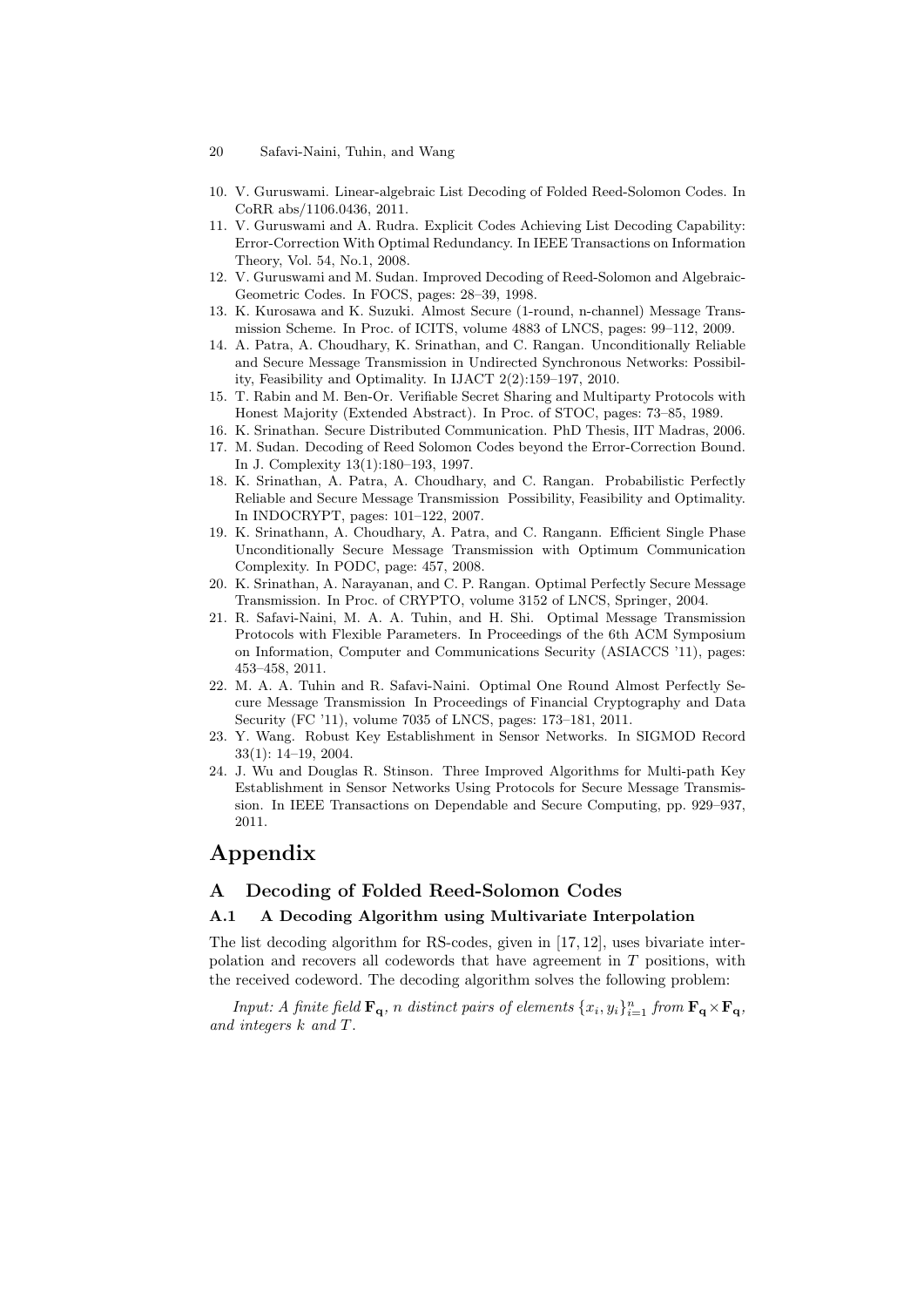Output: A list of all functions  $f: \mathbf{F_q}^k \to \mathbf{F_q}$  satisfying:

 $f(x)$  is a polynomial in x of degree at most  $k-1$  with  $|\{i|f(x_i) = y_i\}| \geq T$ .

Using bivariate interpolation followed by a root finding step, all codewords that have agreements in T positions with the received word, are found. The algorithm is improved [11] by using multivariate interpolation of polynomial. This improves the list decoding radius from  $1 - \sqrt{R}$  to approach  $1 - R - \epsilon$ .

In the following we give an outline of the  $(s + 1)$ -variate list decoding algorithm, where s is an integer satisfying  $1 \leq s \leq u$ . We begin with some basic definitions that will be used for multivariate polynomials.

**Definition 6.** [11]: For a polynomial  $Q(X, Y_1, Y_2, \dots, Y_s) \in \mathbf{F_q}[X, Y_1, Y_2, \dots, Y_s]$ , the  $(1, k, k, \dots, k)$ -weighted degree is defined as the maximum value of  $l + kj_1 +$  $kj_2 + \cdots + kj_s$  taken over all monomials  $X^l Y_1^{j_1} Y_2^{j_2} \cdots Y_s^{j_s}$  that occur with a nonzero coefficient in  $Q(X, Y_1, Y_2, \cdots, Y_s)$ .

**Definition 7.** [11]:A polynomial  $Q(X, Y_1, Y_2, \dots, Y_s)$  over  $\mathbf{F}_q$  is said to have a zero of multiplicity  $r \geq 1$  at a point  $(\alpha, \beta_1, \beta_2, \cdots, \beta_s) \in \mathbf{F_q}^{s+1}$  if  $Q(X + \alpha, Y_1 + \alpha, Y_2 + \cdots + \alpha_s)$  $\beta_1, Y_2 + \beta_2, \cdots, Y_s + \beta_s$  has no monomial of degree less than r with a nonzero coefficient. (The degree of the monomial  $X^i Y_1^{j_1} Y_2^{j_2} \cdots Y_s^{j_s}$  equals  $i + j_1 + j_2 + j_3$  $\cdots + j_s$ ).

Let  $Y \in (\mathbf{F}_{q}^{u})^{N}$  be the received word of a FRS-code with at least T correct positions. Define the set of interpolation points I to be integers in  $\{0, 1, \dots, n-1\}$ except those in the set:

$$
\bigcup_{j=0}^{\frac{n}{u}-1} \{ ju + u - s + 1, ju + u - s + 2, \cdots, ju + u - 1 \}.
$$

If the u-tuple containing the  $y_i$  is correct and  $i \in I$ , then all the s values  $y_i, y_{i+1}, \dots, y_{i+s-1}$  are correct. We define  $n_0 = |I|$  and note that  $n_0 =$  $\frac{(u-s+1)n}{u} = N(u-s+1).$ 

**Lemma 2.** (Lemma 3.3, [11]): Let  $\{\alpha_i, y_{i_1}, y_{i_2}, \dots, y_{i_s}\}$  for  $1 \le i \le n_0$  be vectors where  $\alpha_i$  is the support of codeword in position i and vector  $(y_{i_1}, y_{i_2}, \dots, y_{i_s})$ is the received element in position  $i, i+N, \cdots, i+(s-1)N$ . Let  $Q(X, Y_1, Y_2, \cdots, Y_s)$  $\in F[X, Y_1, Y_2, \cdots, Y_s]$  be a nonzero polynomial of  $(1, k, k, \cdots, k)$ -weighted degree at most D that has a zero of multiplicity r at  $\{\alpha_i, y_{i_1}, y_{i_2}, \cdots, y_{i_s}\}$  for every i,  $1 \leq i \leq n_0$ . Let  $f(X), g_1(X), \cdots, g_{s-1}(X)$  be polynomials of degree at most k – 1 such that for at least  $T > D/r$  columns, we have  $f(\alpha_i) = y_{i_1}$  and  $g_1(\alpha_i) = y_{i_2}, \cdots, g_{s-1}(\alpha_i) = y_{i_{s-1}}$ . Then,  $Q(X, f(X), g_1(X), \cdots, g_{s-1}(X)) \equiv 0$ .

Here the polynomial  $g_i(x)$  is given by  $g_i(x) = f(\gamma^i x)$ . The  $(s+1)$ -variate list decoding algorithm consists of two steps:

- Find a polynomial  $Q(X, Y_1, \dots, Y_s)$  with  $(1, k, k, \dots, k)$ , with weighted degree at most D, that satisfies  $Q(\alpha_i, y_{i_1}, y_{i_2},$  $\cdots$ ,  $y_{i_s}$ ) = 0, for  $1 \leq i \leq n_0$ .
- $-$  Factor the polynomial into irreducible factors. Output all the polynomials  $f$ such that  $y - f(x)$  is a factor of Q and  $f(\alpha_i) = y_{i_1}, f(\gamma \alpha_i) = y_{i_2}, \cdots$  $,g_{s-1}(\gamma^{s-1}\alpha_i)=y_{i_s}$  for at least T columns of the received codeword.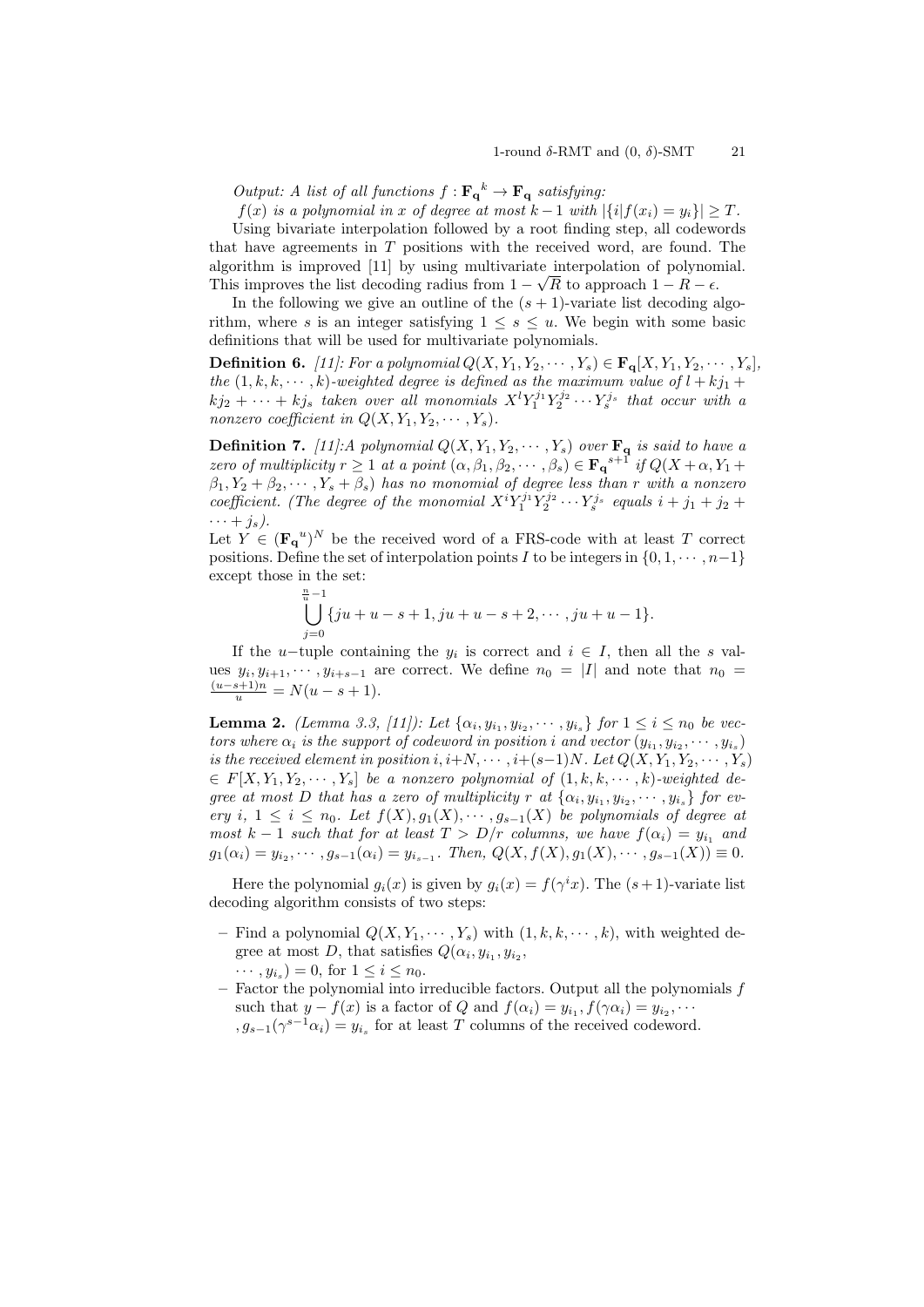The following lemma gives the conditions that must be satisfied by the system parameters for the decoding to succeed.

**Lemma 3.** 1) Provided  $\frac{D^{s+1}}{(s+1)!k^s} > n_0 {r+s \choose s+1}$ , a nonzero polynomial  $Q(X, Y_1, \dots, Y_s)$ with the above stated properties exists and moreover can be found in time polynomial in n and  $r^s$ .

2) Let T be an integer such that  $T > \frac{D}{(u-s+1)r}$ . Then every polynomial  $f(x) \in$  $F[x]$  of degree at most k-1 agrees with the received word z on at least T locations and satisfies  $Q(x, f(x), f(\gamma x), \dots, f(\gamma^{s-1}x)) \equiv 0.$ 

**Lemma 4.** : For every integer u and s, the  $(s + 1)$ -variate FRS decoder successfully list decodes the u-folded Reed-Solomon code up to a radius  $N-T$  as long as the agreement parameter  $T$  satisfies:

$$
T \geq \sqrt[s+1]{(N \frac{k}{u-s+1})^s \prod_{j=1}^s (1+\frac{j}{r})},
$$

where  $T$  stands for the number of correct positions. The algorithm runs in  $(q^{\mathcal{O}(s)})$  times and outputs a list of size at most  $|\mathbf{F}_{q}|^{s-1} = q^{s-1}$ .

## A.2 Linear-Algebraic Decoding

**Lemma 5.** A nonzero  $Q \in \mathbf{F_q}[X, Y_1, \dots, Y_s]$  of above form can be found by solving a homogeneous linear system over  $\mathbf{F}_{q}$  if the number of monomials in Q larger than the number of interpolation conditions

 $(D+1)s + D + k > N(u - s + 1),$ 

where  $deg(A_i) \leq D$  for  $i = 1, 2, \dots, s$  and  $deg(A_0) \leq D + k - 1$ .

**Lemma 6.** If  $f(X)$  is a polynomial of degree at most  $k-1$  whose FRS encoding agrees with the received word y in at least T columns for  $T\frac{D+k-1}{u-s+1}$ , then

$$
Q(X, f(X), f(\gamma X), \cdots, f(\gamma^{s-1}X)) = 0.
$$

**Lemma 7.** If the order of  $\gamma$  is at least k, the affine space of solutions to  $Q(X, \mathbb{R})$  $f(X), f(\gamma X), \cdots, f(\gamma^{s-1} X)$  = 0 has dimension d at most s – 1. Further, one can compute using  $\mathcal{O}((Nm)^2)$  field operations over  $\mathbf{F}_q$  a matrix  $M \in \mathbf{F}_q^{k \times d}$ and a vector  $z \in \mathbf{F_q}^k$  such that the solutions are contained in the affine space  $Mx + z$  for  $x \in \mathbf{F_q}^d$  . Also, the matrix M can be assumed to have the  $d \times d$ identity matrix as a submatrix.

#### B Proofs

#### B.1 Proof of Theorem 1

*Proof.* (outline) Suppose  $t$  receivers want to cheat an honest receiver  $i$ . Colluders want to forge a message and tag pair,  $m' = (m'_1, m'_2, \dots, m'_d, A'(z))$  where  $(m'_1, m'_2, \dots, m'_d) \neq (m_1, m_2, \dots, m_d)$  that passes the verification algorithm of the honest user. The colluders know their  $t$  keys, but do not know the secret key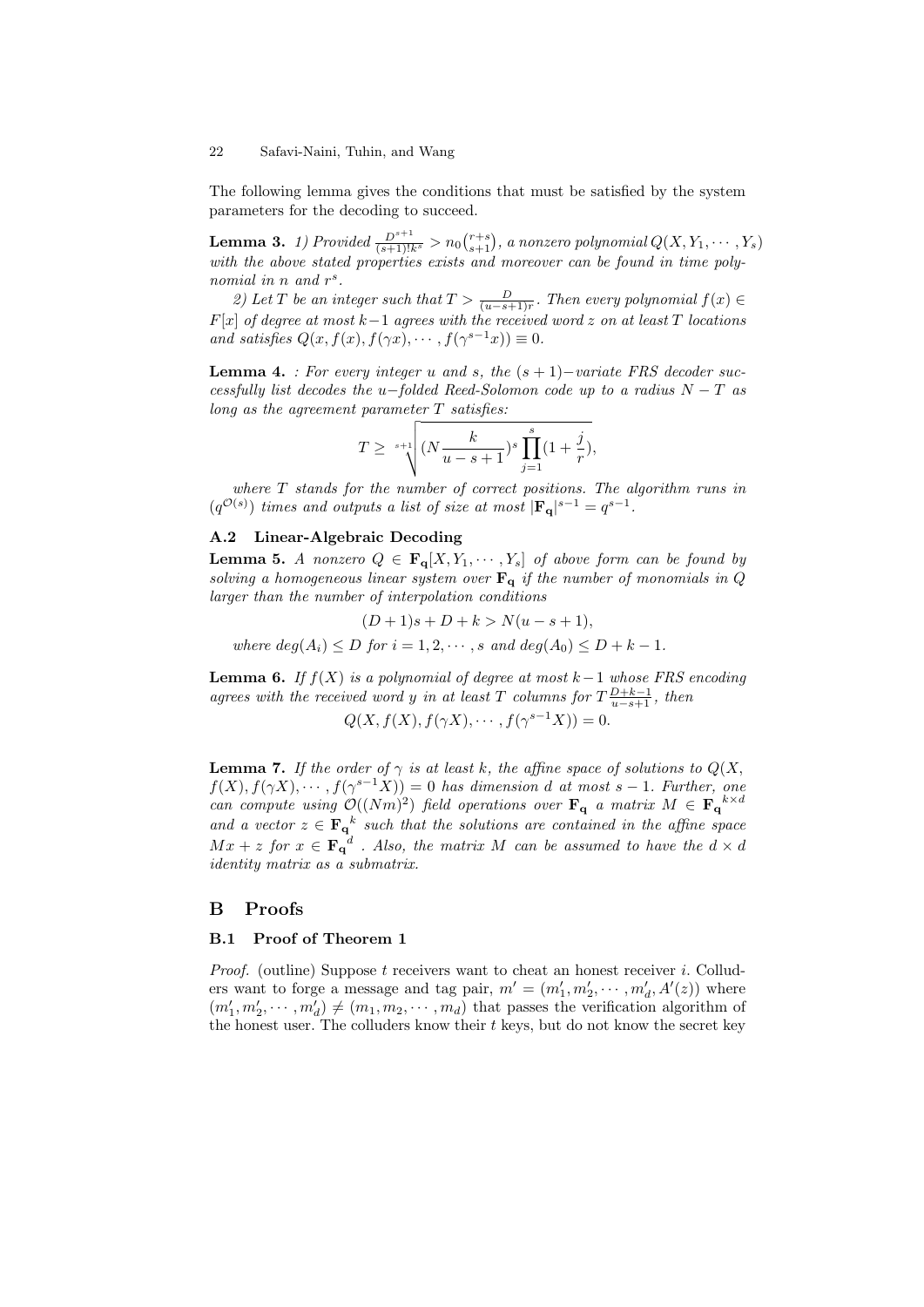of user i, given by  $P_1(z_i), P_2(z_i), \cdots, P_d(z_i), P_{d+1}(z_i)$ . The known message and tag pair is given by,

$$
A(z_i) = P_1(z_i)m_1 + P_2(z_i)m_2 + \cdots + P_d(z_i)m_d + P_{d+1}(z_i) \mod q^{s'},
$$

and the forgery  $m', A'(z)$ , must pass the receiver i verification and so should satisfy the equation:

$$
A'(zi) = P1(zi)m'1 + P2(zi)m'2 + \cdots + Pd(zi)m'd + Pd+1(zi) \mod q^{s'}.
$$

It means the secret authentication key of receiver  $i$  satisfies,

$$
\Delta A(z_i) = P_1(z_i)\Delta m_1 + P_2(z_i)\Delta m_2 + \cdots + P_d(z_i)\Delta m_d \mod q^{s'}.
$$

There are  $q^{s'(d-1)}$  choices for receiver i's secret key  $P_1(z_i), P_2(z_i), \cdots, P_d(z_i)$ . On the other hand,  $P_1(z_i), P_2(z_i), \cdots, P_d(z_i)$  is indepndent from the adversary's view because she sees at most t points of the polynomials  $P_1(z_j), P_2(z_j), \cdots, P_d(z_j)$ where j is a corrupted receiver, and the values  $P_1(z_i), P_2(z_i), \cdots, P_d(z_i)$  are blinded by the random (indeonent from adversary's view) values  $P_{d+1}(z_i)$ . Therefore the probability that  $P_1(z_i), P_2(z_i), \cdots, P_d(z_i)$  satisfy the above equation is  $1/q^{s'}$ . This means that the success probability of the colluders in constructing  $m', A'(x)$  that passes the honest receiver verification test is not better than  $1/q^{s'}$ . The contract of the contract of the contract of the contract  $\Box$ 

#### B.2 Proof of Theorem 2

Proof. Using an argument similar to the proof of theorem 1, the probability that a forged message  $m', A'(z)$  satisfy an honest receiver's verification algorithm is the probability of satisfying:

$$
MAC(m', r) = m'_1 P_1(z_i) + \dots + m'_t P_t(z_i) + m'_{t+1} P_1(z_i)^2 + \dots + m'_{2t} P_t(z_i)^2
$$
  
+ 
$$
m'_{2t+1} P_1(z_i) P_2(z_i) + \dots + m'_{\binom{t+2}{2}-1} P_{t-1}(z_i) P_t(z_i) + P_{t+1}(z_i)
$$
  
= 
$$
A'(z_i),
$$

which means  $P_1(z_i), P_2(z_i), \cdots, P_t(z_i)$  must satisfy,

$$
\Delta m_1 P_1(z_i) + \cdots + \Delta m_t P_t(z_i) + \Delta m_{t+1} P_1(z_i)^2 + \cdots + \Delta m_{2t} P_t(z_i)^2 + \Delta m_{2t+1} P_1(z_i) P_2(z_i) + \cdots + \Delta m_{\binom{t+2}{2}-1} P_{t-1}(z_i) P_t(z_i) = \Delta A(z_i).
$$

There are in total  $2q^{s'(t-1)}$  of  $(P_1(z_i), P_2(z_i), \cdots, P_t(z_i))$  vectors satisfying the above. Because the number of unknown values in  $(P_1(z_i), P_2(z_i), \cdots, P_t(z_i))$  is  $q^{ts'}$ , the adversary's success probability is at most  $2/q^{s'}$ . The contract of  $\Box$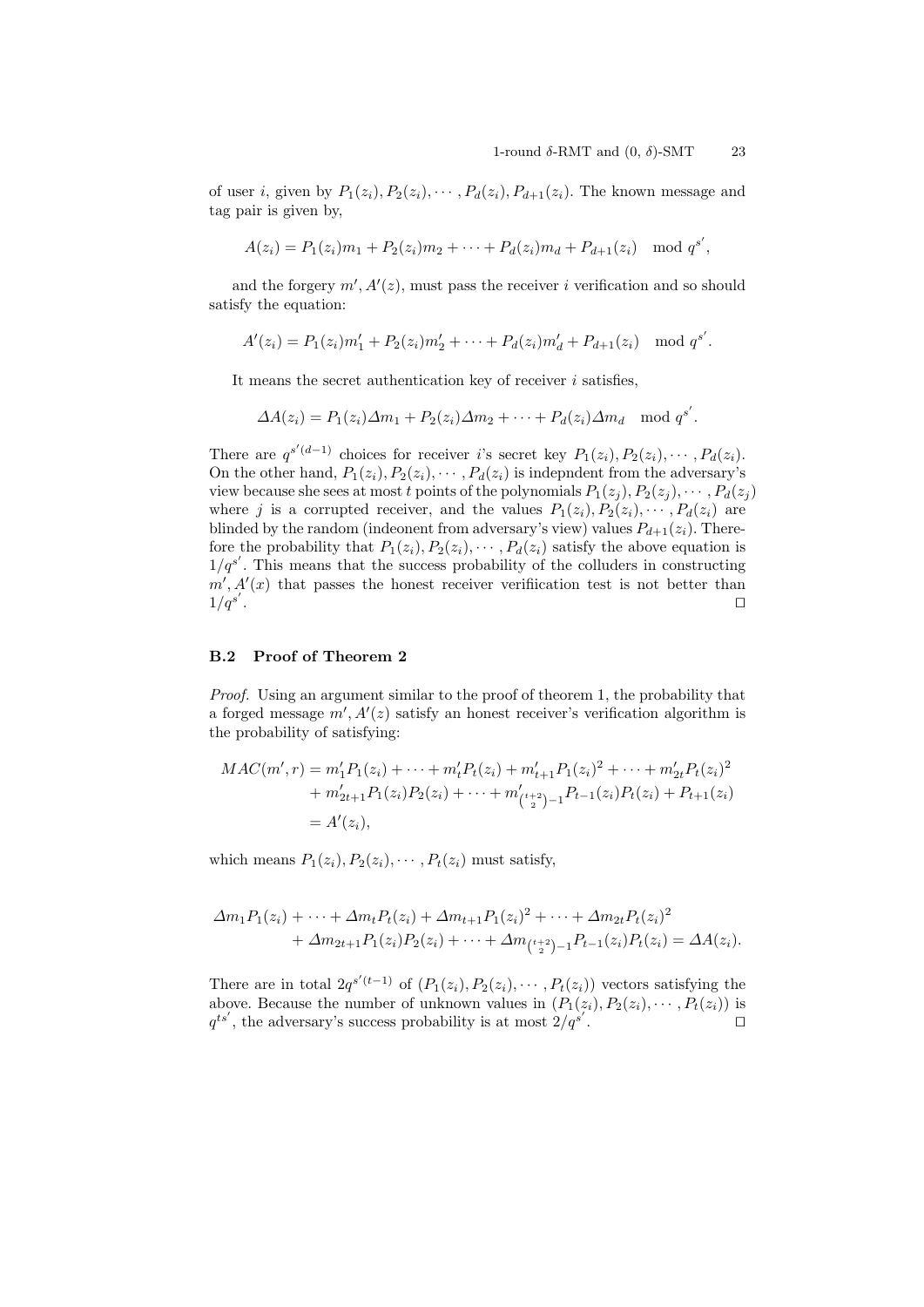#### B.3 Proof of Theorem 4

Proof. : First we need to show that the received codeword is decodable. According to the linear interpolation decoding algorithm, the decoding condition is satisfied if we choose parameter  $s = (N/\sigma) - 1$ ,  $u \gg s$  and  $s' = \left| \frac{2u(t+1-2\sigma)}{t^2+5t+2} \right|$  $\frac{u(t+1-2\sigma)}{t^2+5t+2}$ . This is because,

$$
t + 1 \ge N\left(\frac{1}{s+1} + \frac{s}{s+1}\frac{uR}{u-s+1}\right)
$$
  
\n
$$
t + 1 \ge N\frac{1}{s+1} + \frac{s}{s+1}\frac{k}{u-s+1}
$$
  
\n
$$
t + 1 \ge \sigma + \frac{(t^2 + 5t + 2)s'}{2u}
$$
  
\n
$$
t + 1 > \sigma + t + 1 - 2\sigma.
$$
 (5)

To find  $\delta$  for RMT, we note that using the same MAC function as in Section 2.1, the probability that another message, tag pair  $(m', x')$  with s  $m' \neq m$ , pass the verification test is less than  $2/q^{s'}$ . The size of the list of decoded messages is at most  $q^{s-1}$ . Therefore the probability that another messages, tag pair in the list pass at least one uncorrupted wire verifiication is at most  $\frac{2}{q^{s'-s+1}}$ . Because there are total  $t + 1$  uncorrupted wires, the reliability is at least  $1 - \frac{t+1}{s^2-s}$  $\frac{t+1}{q^{s'-s+1}}$ .

Finally the transmission rate is optimal as,

$$
uN + (s't + s')N
$$
  
B.4 Proof of Theorem 5<sup>((t+2)</sup> - 1)s'  
1

#### Proof. (outline)

Perfect Privacy: The adversary knows t components of the FRS codeword, each consisting of u components of the underlying RS-code. The dimension of the FRS-code is  $ut + \sigma u + ts' + s'$ . This leaves  $\sigma u + ts' + s'$  elements (coefficients of the polynomial that is associated with the underlying RS codeword), that are independent of the adversary's view. We note that only  $\sigma u$  elements forms the information block of  $m<sub>S</sub>$  and the remaining part is the verification information.

This gives in total  $\mathbf{F}_{q}^{\sigma u}$  possible codewords for correct messages and so the adversary will be completely uncertain about the information block,  $(m_0, m_1, \cdots)$  $, m_{\sigma u}).$ 

#### δ-Reliability:

The adversary controls  $t$  wires and so  $t$  positions  $(u$  components each) of FRS-code could be changed. Without loss of generality assume the first t wires are corrupted by the adversary and so the last  $t + 1$  wires are private.

To break the reliability of the protocol the adversary needs to be able to change the values sent over the corrupted wires, such that the list of codewords resulting from the list decoding step, contains a codeword that encodes a message  $m'_{\mathcal{S}}$  for which at least  $t+1$  verification equations are satisfied. This will result in more than one message passing the verification test of the protocol and so, the protocol outputs Fail.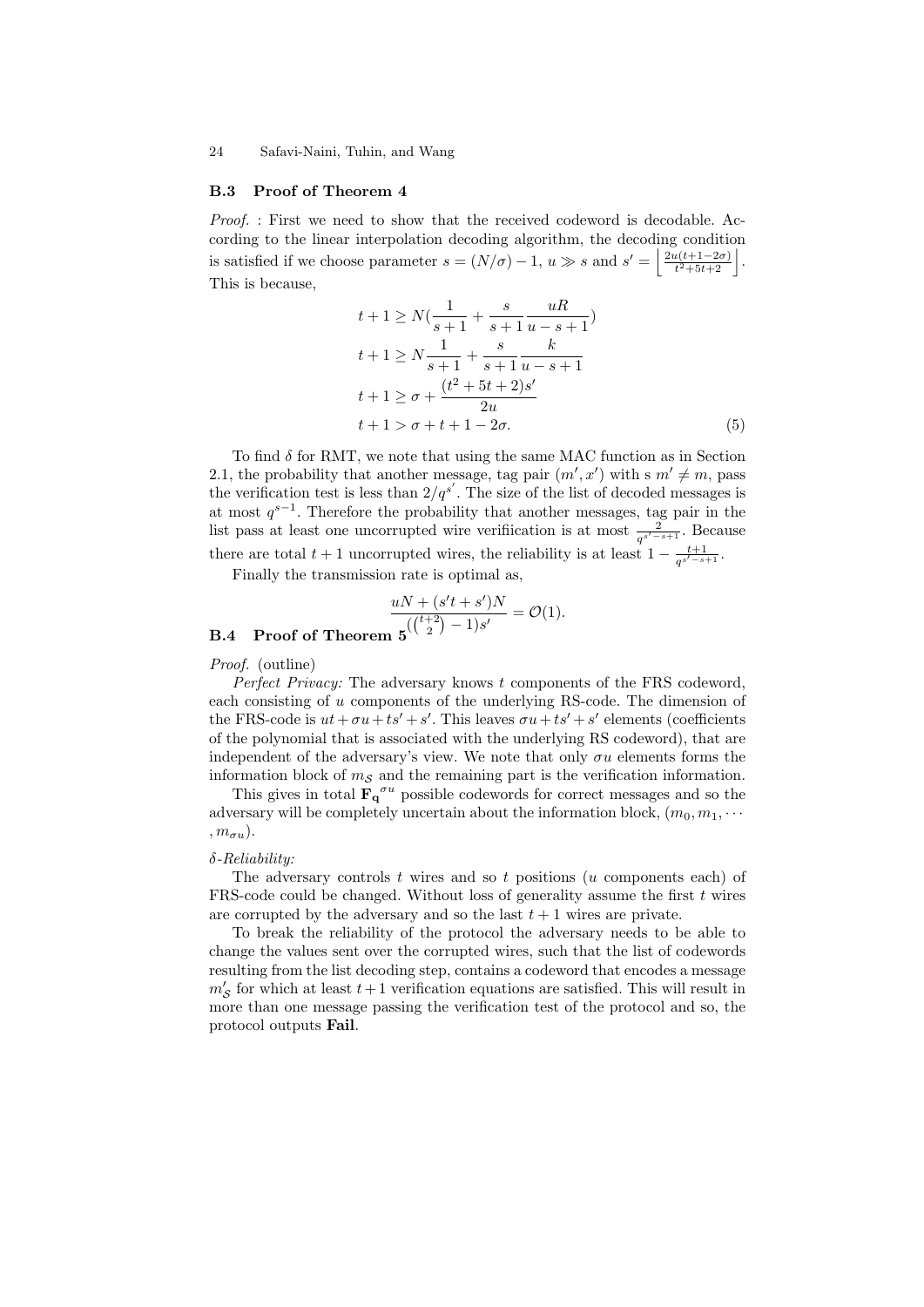Note that the adversary controls the verification keys of the t corrupted wires. We assume a powerful adversary (it is unclear how this adversary can be constructed) that can change the  $t$  wires such that the verification tests of those t wires successfully pass for a message  $x' = m'_s$ . Since the adversary does not know the verification keys of wires  $t + 1, t + 2, \dots, N$ , her best success chance in forging one of these values is,

$$
\Pr[(MAC(x', k_{t+1}) = A'(z_{t+1})) \lor \cdots \lor (MAC(x', k_{2t+1}) = A'(z_{2t+1}))] \le
$$
  
\n
$$
\Pr[MAC(x', k_{t+1}) = A'(z_{t+1})] + \cdots + \Pr[MAC(x', k_{2t+1}) = A'(z_{2t+1})]
$$
  
\n
$$
= \frac{(t+1)}{q^{s'}}.
$$
\n(6)

The size of the decoded list is at most  $q^{s-1}$ . The probability that any other first  $s'd$  element vector which is different from the correct one pass through the verification is  $\frac{(t+1)}{q^{s'}} \times q^{s-1}$  and the probability is obtained by replacing the value of  $s' = \left| \frac{u(1-3\sigma)}{t+1} \right|$ .

#### B.5 Proof of Theorem 6

#### Proof. Perfect Privacy:

The adversary controls t wires and so knows ut positions of the RS-codeword. The dimension of the FRS-code (and the RS-code) is  $ut + (\binom{t+2}{2})s_0 + (t+1)s_0$ and so the first *ut* elements are indepndent of the  $(\binom{t+2}{2})s_0 + (t+1)s_0$  and there are in total  $\mathbf{F}_{q}^{(t+2) s_0}$  possible codewords that have the same ut positions. This means that the value  $m_0, m_1, \cdots, m_{\binom{t+2}{2}s_0-1}$  cannot be guessed from the code components sent over the corrupted wires. These values are also independent from random key values that are sent on the  $t$  corrupted wires. δ-Reliability:

**Lemma 8.** The correct first  $\binom{t+2}{2}s_0$  elements vector that passes through the authentication must pass through at least  $t + ct$  of the authentication test. Any other first  $\binom{t+2}{2}s_0$  elements of messages, in the decoded list, which is different from the correct one failed to be checked with probability at most  $\frac{2(t+1)}{q^{s_0}}$ .

**Theorem 7.** The reliability of 1-round SMT for  $N = 2t + ct, c > 1/t$  using list decoding is at most  $1-\frac{2(t+1)}{a}$  $rac{(+1)}{q}$ .

According to the adversary's capability, he can change any  $t$  lines so that  $ut$ positions of FRS-code are changed. The MAC function is over  $\mathbf{F}_{q}^{s_0}$ . Transmission rate:

The total number of elements that are transmitted is  $uN + (2t+ct)(t+1)s_0$ . The transmission rate is  $(2t + ct)c_0t + (2t + ct)(t + 1)s_0/(t+2)s_0$  which is  $\mathcal{O}(1)$ . Therefore our 1-round  $(0, \delta)$ -SMT for  $N = 2t + ct$  is optimal.

## Computation Complexity:

The decoding needs  $\mathcal{O}((Nu \log q)^2)$  computation. The authentication needs  $\mathcal{O}(q^{s_0})$  computation. Therefore the total time is  $\mathcal{O}(q^{s_0})$ , which is efficient.  $\Box$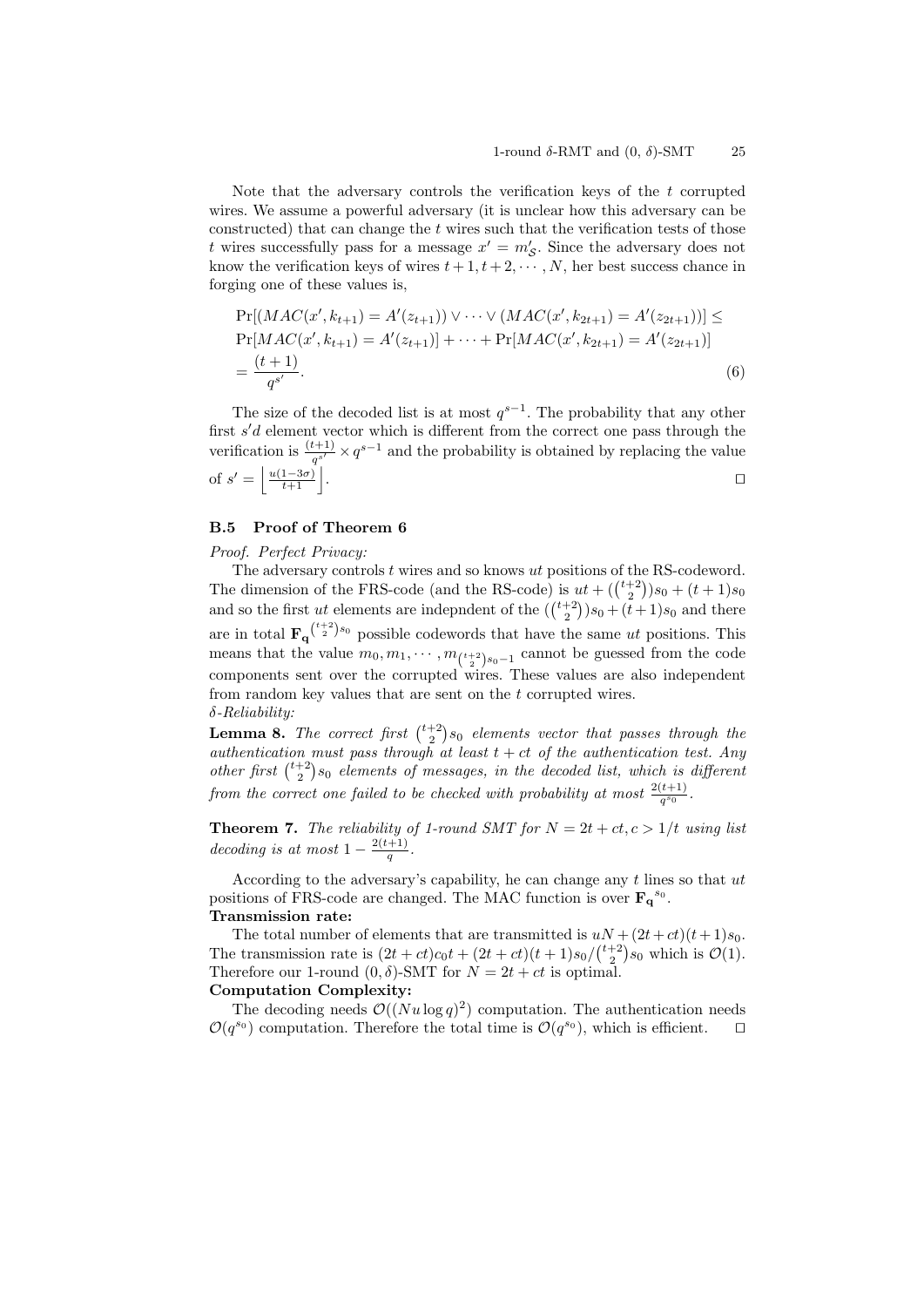## C Detail Calculations and Comparisons

## C.1 Details of 1-round  $(0, \delta)$ -SMT for  $N = 2t + 1$

The required dimension for the code is,

$$
k = |m_{\mathcal{S}}| = ut + \sigma u + (t + 1)s'. \tag{7}
$$

For a code of length  $N = 2t + 1$  and dimension k as (10), we must choose folding parameter  $u$ , number of decoding variable  $s$ , and the finite field sizes  $s'$ and  $q$ , to ensure that decoding succeeds for linear-algebraic decoding (outlined in Section 2.1) for radius  $\rho = t/N$  (t errors in the FRS-code). That is, the inequality (11) below, is satisfied.

$$
t + 1 \ge N\left(\frac{1}{s+1} + \frac{s}{s+1}\frac{uR}{u-s+1}\right).
$$
 (8)

Let  $0 < \sigma < 1/3$  and set  $s = \frac{N}{\sigma} - 1$ . Furthermore, choose  $s' = \left\lfloor \frac{u(1-3\sigma)}{t+1} \right\rfloor$ , and  $u > s<sup>2</sup> - 1$ . The following shows that with these choices of parameters inequality (11) is satisfied. We have,

$$
t+1 > \sigma + (t+\sigma+1-3\sigma) \stackrel{(d)}{=} \sigma + \frac{ut+\sigma u + s'(t+1)}{u} \stackrel{(e)}{=} \sigma + \frac{k}{u},\qquad(9)
$$

where (d) is because of the choice of  $s'$  and (e) is because of the value of k in (10). Note that because  $s \geq 1$ , we have  $\frac{1}{u} > \frac{s}{s+1} \frac{1}{u-s+1}$  and so, (12) gives the following:

$$
t+1>\sigma+\frac{k}{u}>\sigma+\frac{s}{s+1}\frac{k}{u-s+1}\stackrel{(f)}{=}\tN\big(\frac{1}{s+1}+\frac{s}{s+1}\frac{uR}{u-s+1}\big),
$$

where (f) is by using the value of s and because the rate of the code is  $R = \frac{k}{n}$  $\frac{k}{Nu}$ . Finally we can choose q to be the smallest prime that is bigger than the codeword length  $n = Nu$ .

## C.2 Details of 1-round  $(0, \delta)$ -SMT for  $N = (2+c)t$

According to Lemma 1,

$$
t + ct \ge N\left(\frac{1}{s+1} + \frac{s}{s+1} \frac{uR}{u-s+1}\right)
$$
  

$$
t + ct \ge (2t + ct) \frac{1}{s+1} + \frac{s}{s+1} \frac{k}{u-s+1}
$$
 (10)

$$
(t+ct)(1-\frac{1}{s+1}) \ge \frac{t}{s+1} + \frac{s}{s+1} \frac{ut + \binom{t+2}{2}s + (t+1)s}{u-s+1}
$$
(11)

$$
\frac{s}{s+1}ct > \frac{t}{s+1} - \frac{ts}{s+1} + \frac{s}{s+1} \frac{c_0t^2 + {t+2 \choose 2}s + (t+1)s}{c_0t - s + 1} \tag{12}
$$
\n
$$
c > \frac{1}{s} - 1 + \frac{c_0t^2 + {t+2 \choose 2}s + (t+1)s}{c_0t^2 - st + t}.
$$

$$
(13)
$$